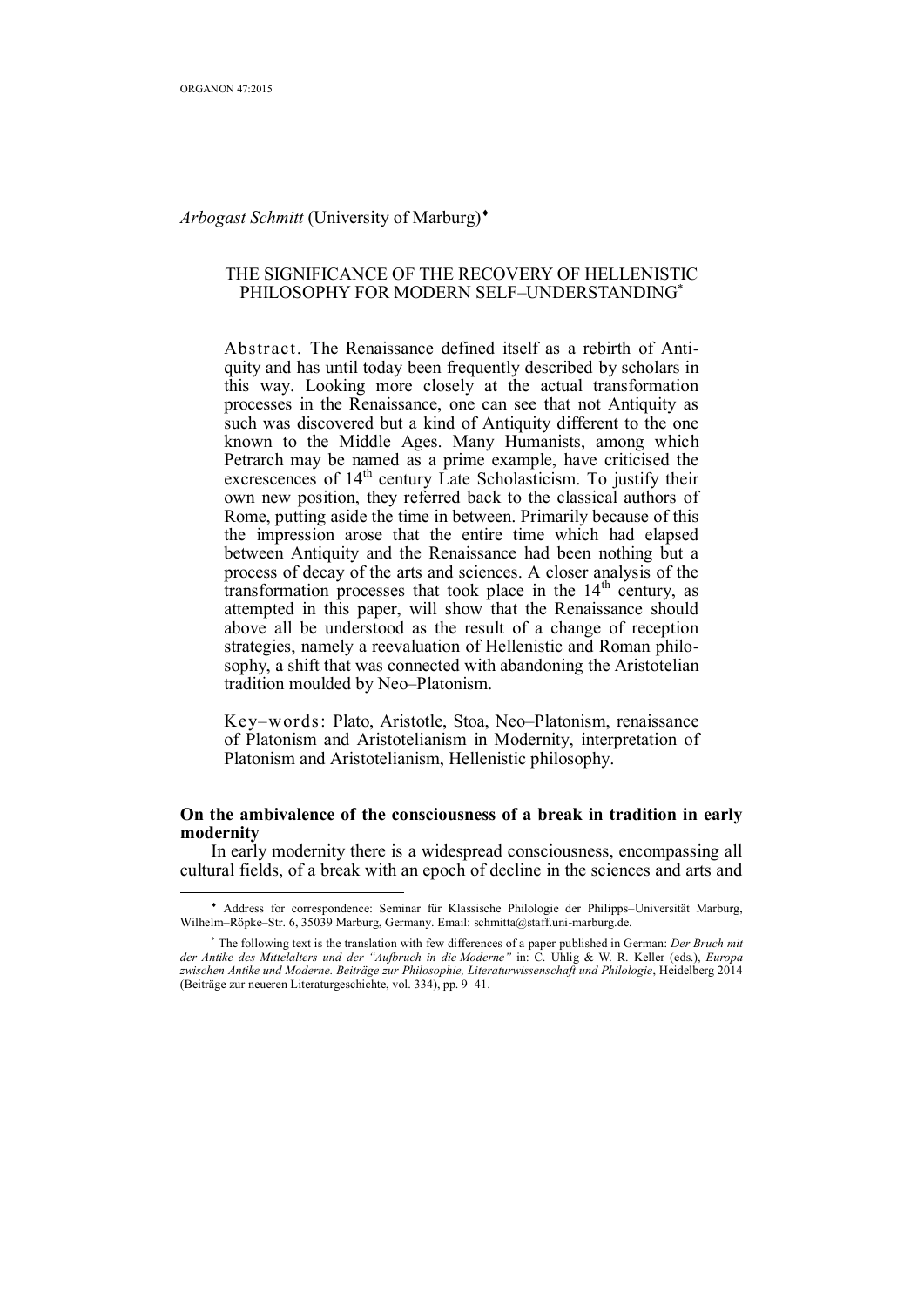of the dawn of a new age. This consciousness of a break refers to the immediate past, whereas the consciousness of a dawn is founded upon the (alleged) rediscovery of *the* antiquity. This rediscovery of antiquity thereby becomes an important factor for widening the notion of the direct past to include the entire Middle Ages. Although many traditions continue in modernity (making it impossible to locate the exact historical moment when this break occurred and demonstrating a widespread continuity between the Middle Ages and modernity), this consciousness of a radical change and a new dawn can be documented in many texts since the middle of the 14<sup>th</sup> century. These texts explicitly voice the conviction of living in a period of a radical new beginning. Further, this conviction dominates all cultural fields. It can be demonstrated both in texts on philosophy, aesthetics, and literature theory and in artistic and literary praxis. It determines the *new* concepts of political theory, economics, the natural sciences and medicine. Indeed, it is even dominant in theological texts.

Notwithstanding important qualifications, one can observe the after– effects of this consciousness of a revolution and of a new age even in current research. Varied and extensive investigations have adequately demonstrated that this consciousness of a radical new beginning obscures the actual continuity with the Middle Ages. Seen from this perspective, the consciousness of a break is actually a false notion. Further, there is no research tradition today that retains the conviction that the Middle Ages was a time of complete decline in the sciences and arts. In many fields, e.g. architecture and painting, it is scarcely defensible any longer to treat the Middle Ages as a mere precursor of the Renaissance or modernity. That gothic architecture has its own validity beside the architectural styles of the Renaissance no longer needs justification. Nonetheless, many continue to understand the consciousness of a new dawn in modernity as a correct representation of a historically necessary advance toward modernity. Thus, one speaks of a development from authoritarianism to plurality and of philosophy's journey from a position of subordination to one of mastery over theology. One believes that direct observation of empirical data replaces deduction from abstract general concepts, that reason undergoes a clarification about itself, that thought now orients itself toward its own rational acts rather than a pre–given ontological order. Political theory now seeks to justify the neutrality of the state rather than seeking values that would be binding for society as a whole, the sciences undergo mechanization, and so on. In all these and many other analogous developments modernity claims to have introduced, e.g. the discovery of subjectivity, individuality, historicity, and self–determination we see the same consciousness at work. There is a widespread tendency, not only in the mind of the general public, but also in relevant academic disciplines, to describe these processes, developments, and discoveries in terms that hardly differ from those modernity itself employed for them.

This also holds true for the most important elements from which early modernity drew its consciousness of a new dawn. These elements arise, for the most part, from early modernity's ambivalent relationship to the later Middle Ages and, above all, to Scotism and Ockhamism. Two factors lay the grounds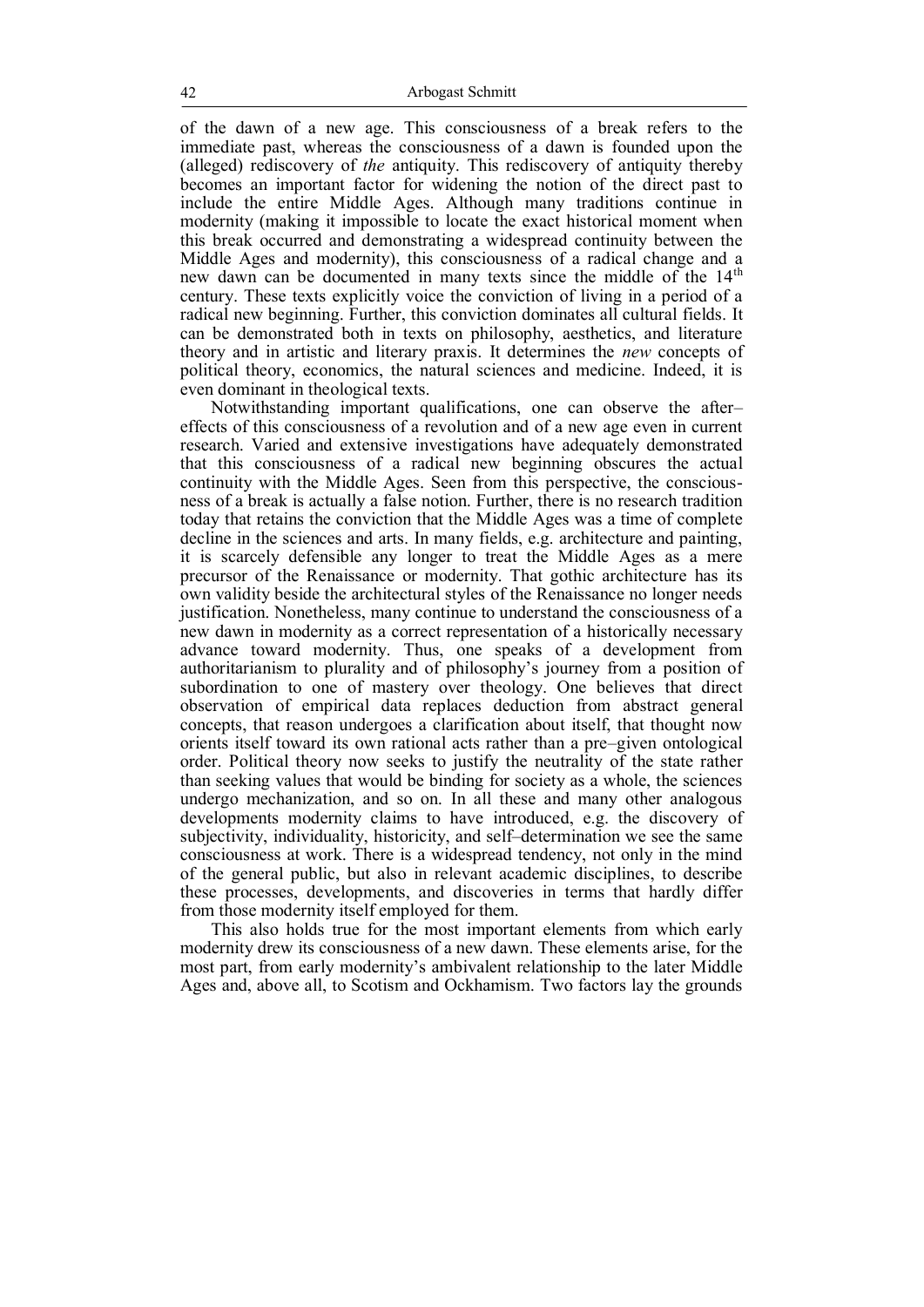for the turn toward experience and its methodological ascertainment through thought's reflection upon its spontaneous acts: 1. the elevation of *cognitio intuitiva* to the genuine faculty of knowledge, i.e., the one that grasps all reality (a development already observable in Duns Scotus), 2. the associated revaluation of the individual object to a *well–determined* (*omnimode determinatum*) object that can only be fragmentarily represented in conceptual abstraction<sup>1</sup>. However, that this experience of the reality of individuals still required deduction from ultimate epistemological principles (of the *entity* qua *entity*) appeared to many a load inherited from the Middle Ages, hindering rather than advancing knowledge. Thus, a contradictory relationship toward the Aristotelianism of the late Middle Ages arose. On the one hand, it provided the foundations of the consciousness of a new age (above all through so–called nominalism), on the other hand, it became emblematic of a Scholasticism based merely upon conceptual distinctions and faith in authority.

This internal tension leads from the  $14<sup>th</sup>$  century till (at least) the  $17<sup>th</sup>$ century to a varied, often ambiguous reception of Aristotle. On the one hand, Aristotle is taken to be the spokesperson of a new respect for empirical method, as spokesperson of the immanence of the ideal in individual empirical objects. Furthermore, in his *Poetics* and *Rhetoric* he offers philosophical justification for and evidence of aesthetic beauty in art and poetry. On the other hand, he is criticized as the embodiment of abstruse and inelegant conceptual distinctions (this attitude is dominant in humanism), (one) reason why thinking lost its independence in the Middle Ages. This criticism (of which Petrarch's *De sui ipsius et multorum ignorantia* is an early and important example), directed primarily against the Aristotelianism of the  $14<sup>th</sup>$  century, also includes the Neo–Platonic Aristotelianism of the high and early Middle Ages. This criticism of an entire epoch is one of the main reasons for the later distinction of the *Middle Ages* from antiquity and modernity.

#### **The rediscovery of Plato – one reason for the epochal break?**

Both older and contemporary scholarship holds that the reacquaintance with Plato and Neoplatonism through Greek scholars from Plethon to Bessarion was an important factor, alongside a multitude of social, political, and economic reasons, for the turn away from scholastic Aristotelianism. The reference to this tradition is without question correct and important. However, it does not adequately answer a series of fundamental questions, above all the question why this new focus on Plato and Neoplatonism should have given rise to a consciousness of a break with the Middle Ages.

The presupposition for this belief is the conviction that there is a fundamental contrast between Plato and Aristotle and that the contrast lies in Plato's turn to a transcendental world, whereas Aristotle turns to the empirical world. However, this view of the distinction between Plato and Aristotle exists in antiquity (almost) only in Hellenistic schools of philosophy, above all in Stoicism (e.g. in Antiochos of Askalon, Cicero, or Seneca). In contrast, almost

<sup>1</sup> See A. Schmitt, *Anschauung und Denken bei Duns Scotus* ... .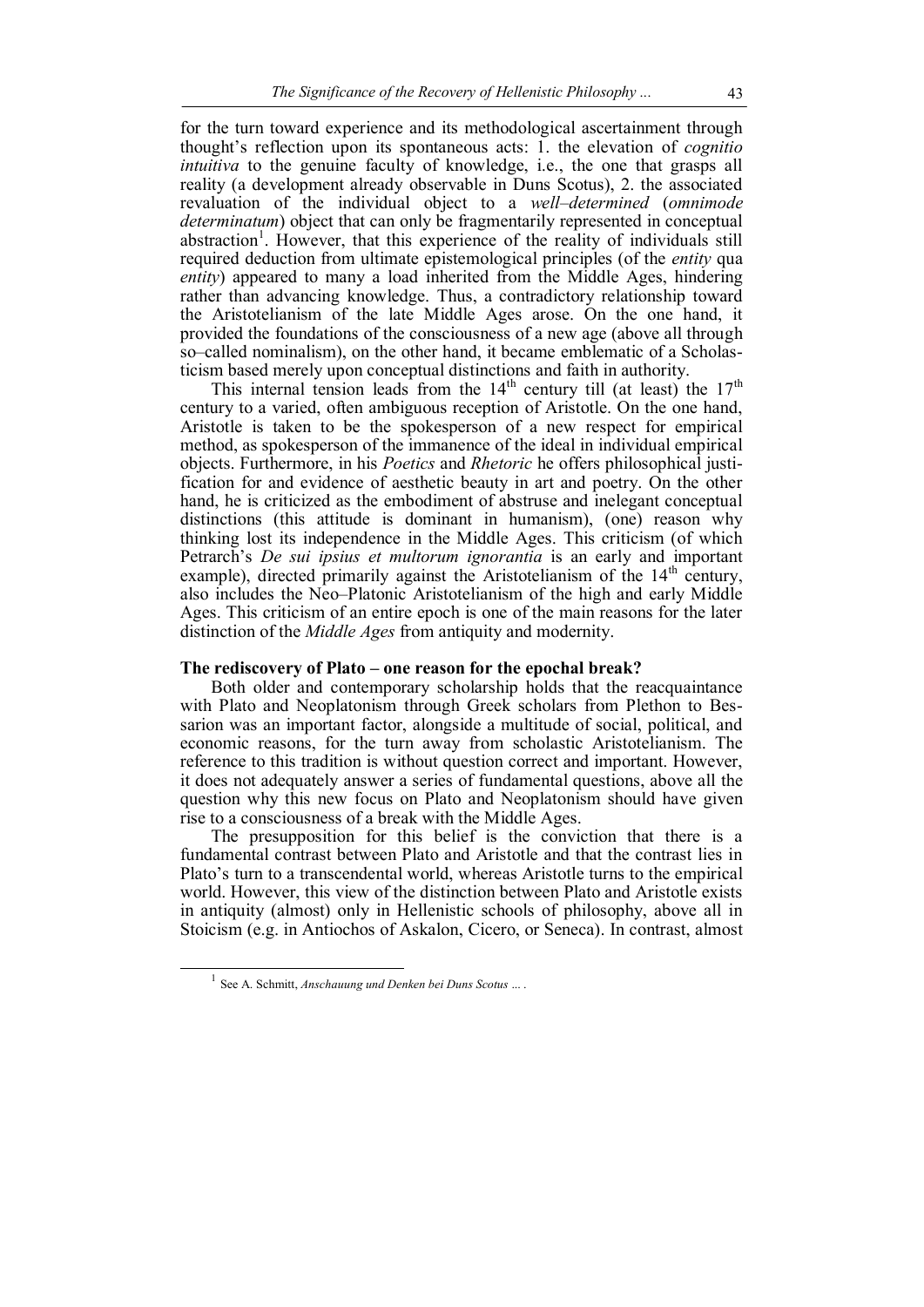the entire tradition of Greek and Arabic Aristotle–commentaries follows the Neoplatonic interpretation. According to this interpretation, Aristotle focuses on the physical and empirical world as an object of inquiry, while Plato goes back to the theological presuppositions for an explication of the world. However, both of them do so on the basis of the same systematic hypothesis. According to this tradition, Aristotle does not deny transcendental being, even though he discusses whether Ideas are cognizable<sup>1</sup> (see above all *Parmenides*, Part I and Aristotle, *Metaphysics* VII, 13-15). Since the interpretation of Aristotle was strongly influenced by Neoplatonic and Arabic commentators even in the high Middle Ages and did not differ fundamentally from their interpretive strategies, the heightened acquaintance with Plato and Neoplatonism in the Renaissance can only be understood as strengthening the consciousness of continuity with the Middle Ages and not as a break with it.

That such forms of continuity exist, e.g. in Nicholas of Cusa, is beyond question<sup>2</sup>. However, one also sees Plato being appealed to as spokesperson against the Aristotelianism of the Middle Ages. The latter is more common by far. This appeal to Plato becomes possible because there is already a return at the beginning of early modernity, e.g. in Gemistos Plethon, to the Hellenistic view of a contrast between Aristotelian empiricism and Platonic metaphysics. Depending upon the author's position, this contrast leads to the one being played off against the other<sup>3</sup>.

### **The new Plato of modernity and the Stoa**

The *rediscovered* Plato is not the Plato of an otherworldly, self–existent transcendence but one of an *immanent transcendence*. Ideas are the thoughts of a God who devises geometry, who arranges everything in the world according to size, number, and weight. The world is therefore the pure expression of a universal mathematical order. It is *composed* of number, rules, and symmetry; it is not merely the shadow and reflection of the intelligible, but every new, pure realization of God's infinite creative potential. This potential manifests itself directly to the senses as beauty.

Plato thereby acquires, already in Plethon, Stoic characteristics, since the notion of God as a transcendent power in relation to all individual things that

<sup>1</sup> Naturally, there are significant differences among the Neoplatonists as well regarding their opinion on the relationship between Plato and Aristotle. However, the questions that they discuss (e.g. concerning the relationship of the soul to the intellect, of intellect and the one, the logical and ontological significance of the categories) have little or nothing to do with the alleged fundamental distinction between Plato, the transcendentalist, and Aristotle, the empiricist. See now the study by G. E. Karamanolis, *Plato and Aristotle in Agreement?* Karamanolis' otherwise reliable discussion of the texts has certain weaknesses in relation to Antiochus, since it is unclear how he can be treated as a Platonist, and in relation to Plotinus, whose criticism of Aristotle Karmanolis overemphasizes. However, in general this is a good treatment of the problem. In a detailed historical study I. Hadot, *Athenian and Alexandrian* ... has now convincingly shown that the so–called harmonization of Aristotle and Plato was in the time from Porphyry to Simplicius common to all schools and their leaders without any exception. Perhaps we should give more trust to these experts of Platonism and Aristotelianism

<sup>2</sup> See, for example, *Idiota de mente* XIV, where Cusanus (in perfect accord with Neoplatonism) has the layman say that the distinction between Plato and Aristotle lies merely *in modo considerationis* in the manner of contemplation (*sc.* of the universal, divine cause of the world).

<sup>3</sup> See T. S. Hoffmann, *Immanentisierung der Transzendenz* ... .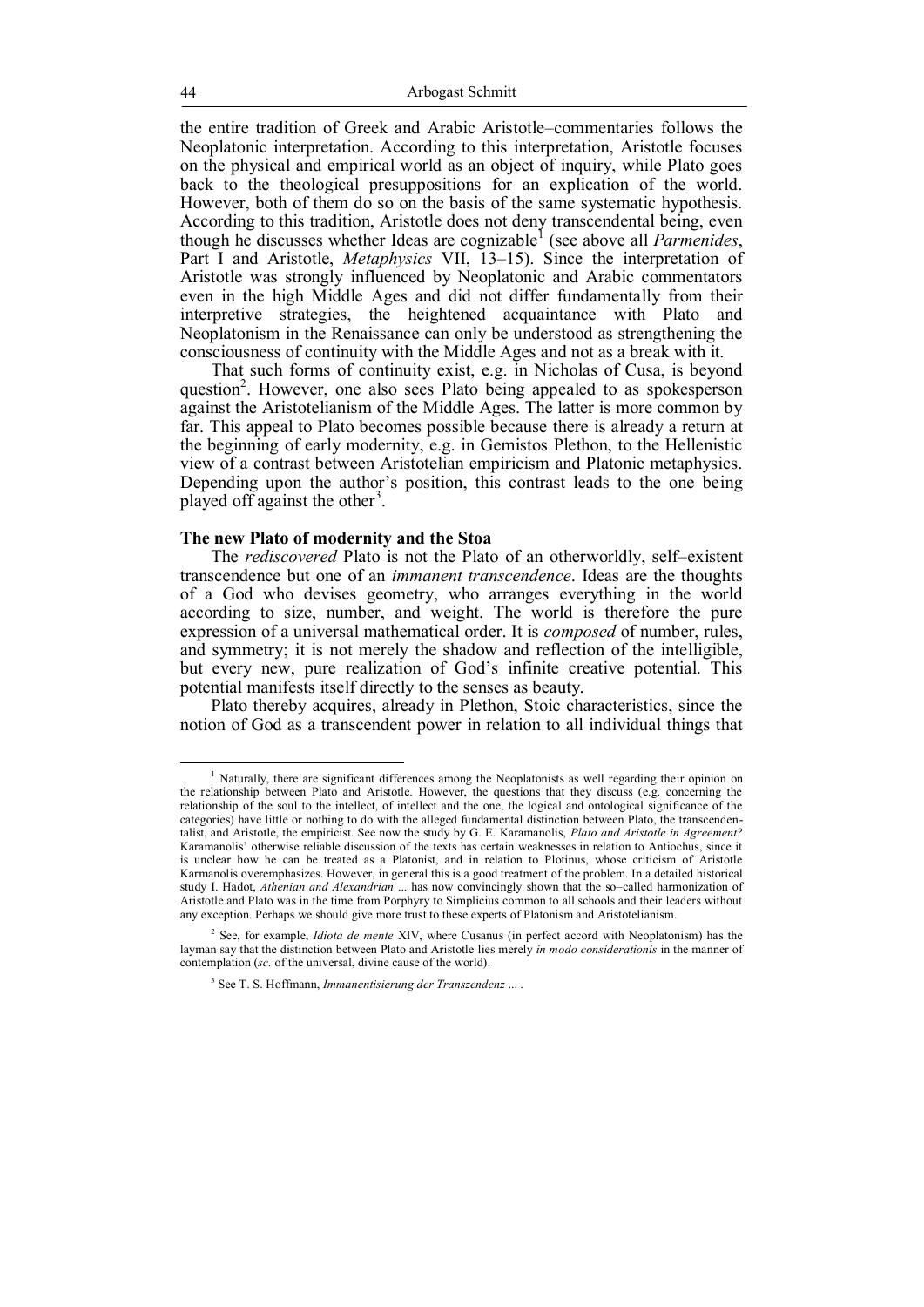is nonetheless immanent to the world as a whole is characteristic of Stoic philosophy rather than Plato or Neoplatonism. According to this view, God is responsible for the order visible in all individual things because it is God himself who becomes visible and manifests himself in them. Histories of philosophy up to the present claim that modernity (or, at best, the late Middle Ages) is the first age to give up a *fundamental faith in the objective logicity of the world, a logicity founded in God*. This claim is challenged by many texts in modernity, in which the new, modern empirical sciences are founded upon the premise that the whole world (specifically, the empirical world) is determined according to *number, measure, and weight*. In contrast, Plato and Aristotle repeatedly demonstrate that individual things accessible to experience are synthetic in character: they do not form a uniformly determined unit and are not, as proximate manifestations of an ideal, *well–determined*. In a circle (the standard Platonic–Aristotelian example), taken as a pure, intellectual determination, only the conceptual elements are related to a concept. This uniform relationship of all elements to an objective unity is the criterion for determining whether an object is adequately determined and distinguished (*distinctly* thought).

In contrast, every existing circle  $-$  in the mind, in bronze, sand, of chalk, etc. – has other characteristics that go beyond the concept *circle* and which do not belong to it *qua* circle, but to other objective unities, e.g. to sand. This other object is not determined by the form of a circle and thus enables the unique realization of a definite circle. That is why Plato grants individual circles only a share in the form of a circle: they are merely copies and not a direct expression or realization of the form of a circle. Aristotle analogously shows that not every element of perceptible substances can be included in the definition of an individual thing (*Metaphysics* VII, 10–12 & VIII, 2).

#### **The change in the interpretation of Aristotle in the late Middle Ages**

However, Duns Scotus ascribes this very doctrine to Aristotle<sup>1</sup>, viz. that the individual thing forms a uniform and completely determined objective unity and that conceptual thought must correspond to this unity if it is to be *real*. He bases this *new* Aristotle–interpretation above all on the description of the so–called *first substance* in *The Categories*, especially on the fact that Aristotle describes the individual thing there as the bearer or subject of all the qualities or predicates that apply to or can be predicated of it. Aristotle– commentators from Alexander of Aphrodisias to Duns Scotus had universally interpreted this doctrine as a didactic and inductive description of linguistic usage in its orientation toward perception prior to the conceptual analysis of the synthetic character of individual things which Aristotle demonstrates in the *Metaphysics* (VII)<sup>2</sup>.

Duns Scotus criticizes this analysis of the individual thing. He engages Avicenna above all, but with the intention of disproving the traditional

<sup>&</sup>lt;sup>1</sup> For evidence and citations of the source, see A. Schmitt, *Anschauung und Denken bei Duns Scotus* ... . See also A. Schmitt, *Die Moderne und Platon*, pp. 23–63.

<sup>2</sup> See R. Thiel, *Aristoteles' Kategorienschrift in ihrer antiken Kommentierung*, pp. 11–29.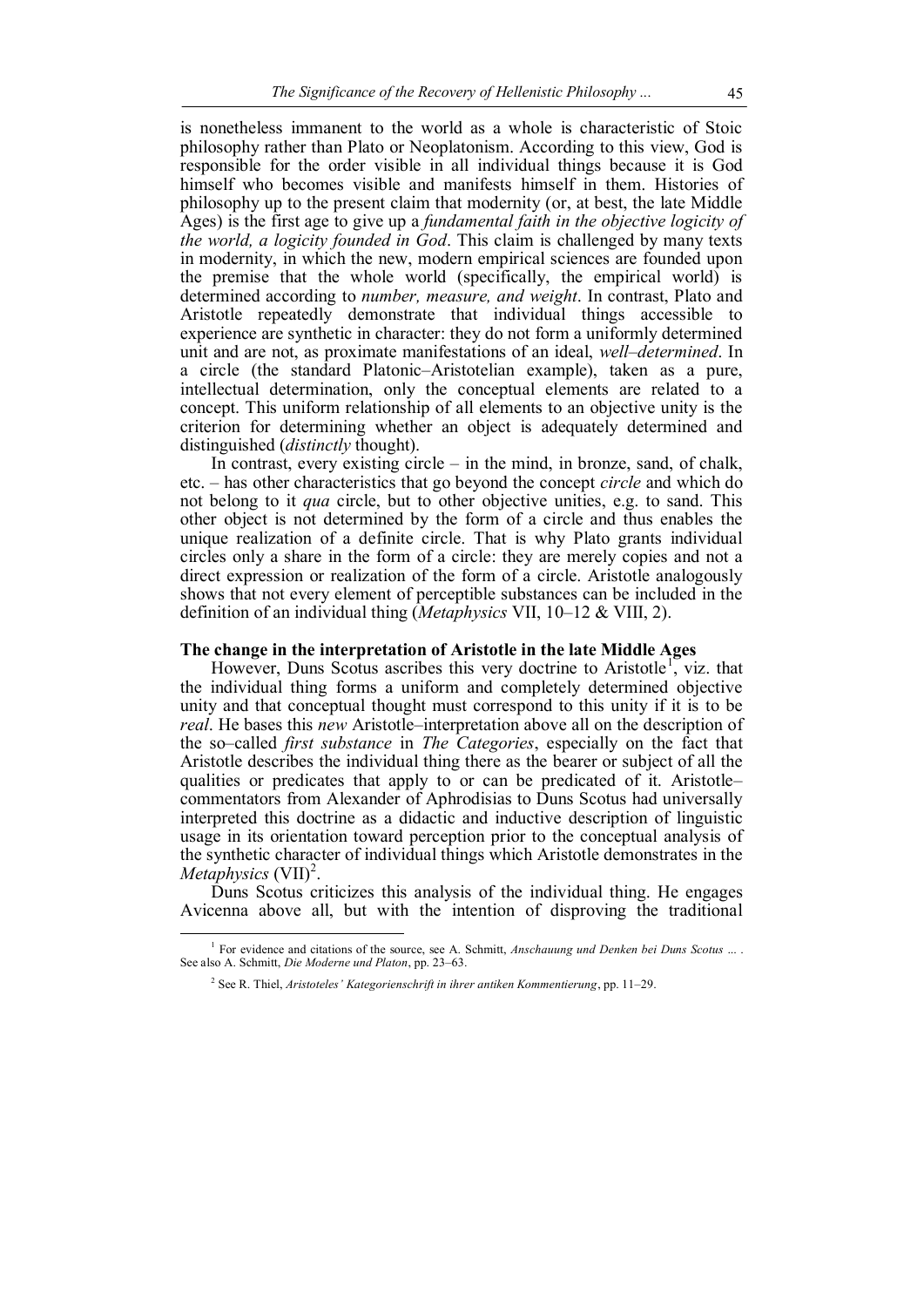interpretation of Aristotle. He believes he can show, through combining various Aristotelian doctrines, that Aristotle himself (in contrast to his later interpreters) considered immediate sensory knowledge of an individual thing the foundation of all further conceptual knowledge and that this foundation could not be further analyzed for Aristotle. Scotus is convinced that he can cast new light upon the oft–commented–on passage from the beginning of the *Physics* (184a16–b5), where Aristotle claims that the intuition of objects (i.e. a knowledge of individual things that is simultaneously activated along with perception) is confused (*synkechyménoos*) and abstract/general (*kathólou*), by linking it to the claim from *De Anima* that the intellect is already accidentally co–present in the intuition of objects (418a20–24).

The traditional interpretation, which had remained unchanged from Alexander of Aphrodisias through late antiquity to Arabic and Scholastic commentators, was that Aristotle calls the intuition of objects confused because perception always perceives a composite of multiple units as a uniform whole. The characteristics of such a unity cannot therefore be related to a specific fact. The form of the grains of sand of a circle drawn in sand have nothing to do with its being a circle and may not be confused with the characteristics of a circle, as one would then form a confused concept out of the concepts *circle* and *non–circle*.

Further, the abstract character of the intuition of objects is, as earlier commentators were aware, a function of its undifferentiated character. Perception has an object before it in a unified manner. Thought which orients itself toward this unity does not distinguish between what perception and what the concept contribute to the constitution of this unity (*sc.* as the subjective content of intuition), since the object appears to the faculty of perception as that very unity which thought can and must bring to a concept if it is to correspond to reality.

However, according to Aristotle, knowledge of an empirical object is dependent not on recognizing the totality of its appearance, but on understanding what it does. We recognize something as a pair of scissors by understanding whether the object is capable of cutting. Further, we do not see something as human from its white skin, but from its rational capacities.

The Aristotelian phrase [e]*verything is defined in terms of its capacity* [*dýnamis*] *and its actuality* [*enérgeia*, *érgon*] (*Politics* I, 3, 1253a23) precisely expresses the specific accomplishment that distinguishes thought from mere perception. Plato emphasized that one cannot perceive the capacity and actuality of something, but must understand it (*Republic* 477c–d). The doctrine that what a thing is cannot be recognized from its sensory appearance, but only from its *actuality* can be found in all commentators of Aristotle up to Thomas Aquinas. The methodological disclosure of the objectivity of an object has different criteria than the uniform representation of a sensory manifold. *Sensus communis* also accomplishes the combination of multiple sensory data to an intuitable unity. However, what this unity is must be understood on the basis of the possibilities it realizes.

At least ostensibly, Duns Scotus holds on to this distinction in a certain respect (*substantiam panis sensus non cognoscit*). However, he believes that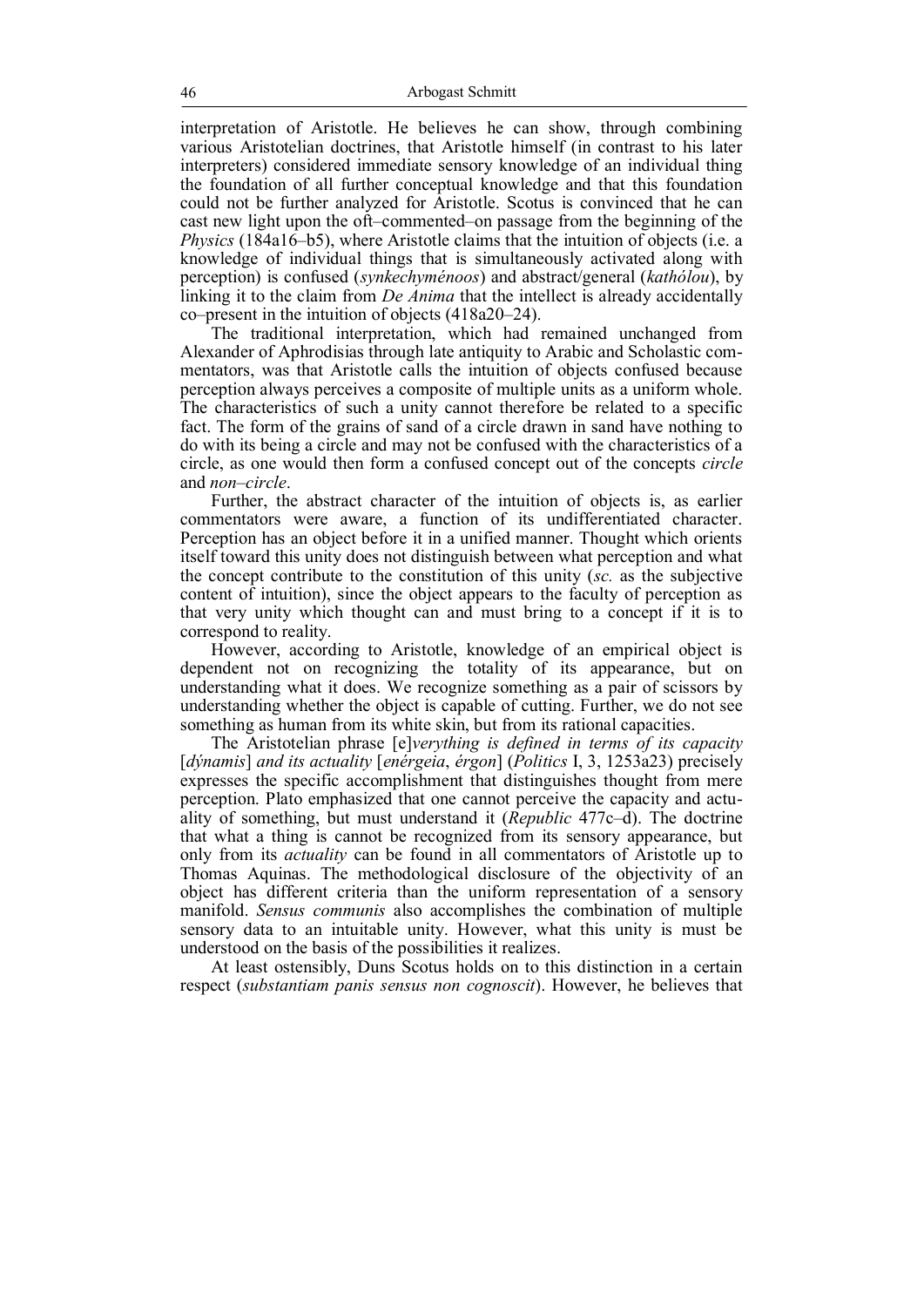the accomplishment of the senses and of thought, which Thomas or Avicenna had still clearly distinguished, coincide: the senses disclose a multiplicity of sensory appearances, the intellect simultaneously discloses them as the unity of an object.

To legitimize this thesis, Scotus invokes Aristotle himself: he refers to his thesis that the intellect is accidentally co–present in the intuition of objects. However, Duns Scotus considers Avicenna mistaken, when the latter interprets this accidental co–presence of the intellect as a sign of a deficit in the intuition of objects. Aristotle does not call perception confused because it misleads us into considering two things that ought to be distinguished as one and the same. The confusion lies merely in the manner, in the *mode*, in which an object of intuition is given: it is still completely undifferentiated, we have not represented the different parts of the object distinctly in themselves, they still *dissolve* into one another (as Schiller later describes it). According to Duns Scotus, the abstractness does not arise, as the old tradition claimed, from the fact that one wants to determine directly from the sensory appearances what sort of object one has before one and therefore believes that the specific object embodies in its totality a self–subsistent objective unity (with the consequence that one identifies being a man with *having a white skin*). Objects of intuition are only abstract when the senses cannot optimally unfold their function: from a distance, all men are simply men (in general), all cats are grey in the dark, etc.

In a momentous new interpretation of a standard example from the old Aristotle–commentators, Duns Scotus lays the foundation for an interpretation of the cognitive process that endures (word for word) in Enlightenment– philosophy and (for all practical purposes) even in the different forms of the philosophy of consciousness. When one sees a man from a distance, one cannot distinguish him from his surroundings: he blends into them, one can only perceive him *indistinctly and hazily* [*obscure et confuse*]. At a certain distance, one can distinguish a man as a man, but not in his individual appearance: one recognizes him *hazily, but (already) clearly* [*confuse et clare*], i.e. as a specific object or a specific melody. Even the ancient Stoics thought this first impression sufficed for the indefinite disclosure of the fullness of a painting, even a complete opera<sup>1</sup>. Only from a specific distance, in the right position, in the right light can one recognize the man, not just as a man, but as a specific individual because one can now see his individual qualities distinctly. One does not recognize him merely clearly, but *clearly and distinctly* [*clare et distincte*].

The progression of methodical steps leading to knowledge of the object described here also implies a distinction between the cognitive faculties, which, if one takes into account the change in terminology in the  $18<sup>th</sup>$  century, remains paradigmatic even for the present. The indistinct and hazy perceptions become the unconscious, the clear and distinct become consciousness.

<sup>1</sup> See S. Büttner, *Antike Aesthetik*, pp. 118 ff.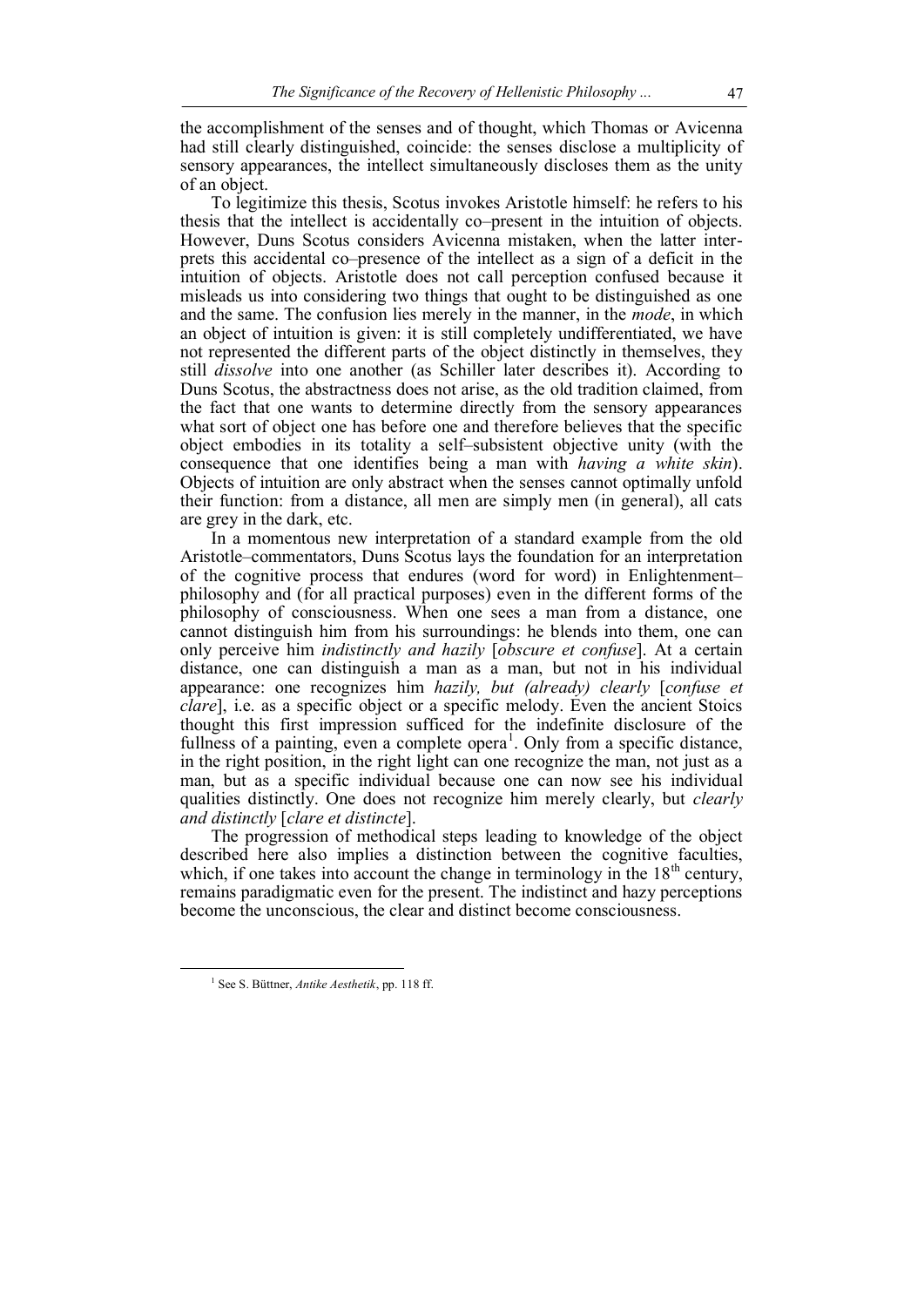At any rate, from the  $16<sup>th</sup>$  to the  $18<sup>th</sup>$  centuries one assigned mere perception (sensibility, sensation) of a sensory manifold to the indistinct and hazy perceptions. The hazy but clear perceptions are the object of common sense, of taste, and of the faculty of judgement and, later, of emotion. The clear and distinct perceptions are the result of *operationes intellectus*, the methodological differentiation and recombination through intellect of what is *given* through perception.

#### **The new Aristotle and Stoicism**

That Duns Scotus and his school already became emblematic in early modernity of literary inelegance, of a tendency to resolve problems through generating new conceptual distinctions and that they were considered universal realists distracted from the fact that this fundamentally new interpretation of the cognitive process, which Duns Scotus claimed to have accomplished, represents a paradigm shift in relation to the traditional Aristotelianism of the high Middle Ages. Duns Scotus did not think through the consequences of this new approach in every respect. Above all, he held on to the thesis that the universal categories of thought founded in the concept of the *entity* qua *entity* could (in another respect) also be understood as a *natura*  communis in the things themselves<sup>1</sup>. He thereby became the archetype of Scholastic Aristotelianism. However, he had, in this characteristic formulation, argumentatively legitimated a fundamentally new understanding of rationality in contrast to Platonism and Aristotelianism. Even though he may not have been the first to do so, he thereby became possibly the most important forerunner of the *rise of modernity* and the turn away from the Aristotle of the Scholastics.

This new understanding of rationality was not new in every respect. Hellenistic schools of philosophy and especially the Stoa had already developed similar concepts, a fact early modernity discovered and evaluated ever anew.

However, a new Aristotle–interpretation arose through Scotism that claimed to be a new, correct interpretation. The foundation of this interpretation was the division of knowledge in sensory reception of the totality of an object and the reconstruction and arrangement of this unity in the universality of knowledge through the intellect's *spontaneous* functions. Since then, among the many variations this interpretation permits, Aristotelianism has been equated with universal realism.

That Duns Scotus develops his position through directly engaging the commentaries on Aristotle before him creates a favourable hermeneutic situation for evaluating the two forms of Aristotelianism through directly

<sup>&</sup>lt;sup>1</sup> It is this interpretation of Aristotle, which has greatly hindered an accurate interpretation of the *enhylon Eidos*. The complex problem of a *universale in re* cannot be dealt with here, but the thesis of the synthetic nature of individual objects alone invalidates the interpretation that the species embodied in the individual thing is to Aristotle, what the transcendental Idea is to Plato. That matter is the *principle of individuation* does not mean, as it is often interpreted, that matter is the reason for a person or thing having a unique definite character (this is accomplished by the *to ti en einai*). Rather, it is the reason for the distinctions contained in the matter (*eidos*, *species*) being *limited* (a term even Kant makes use of): a triangle in sand realizes only a specific possible triangle, limited with respect to its size, definiteness, etc.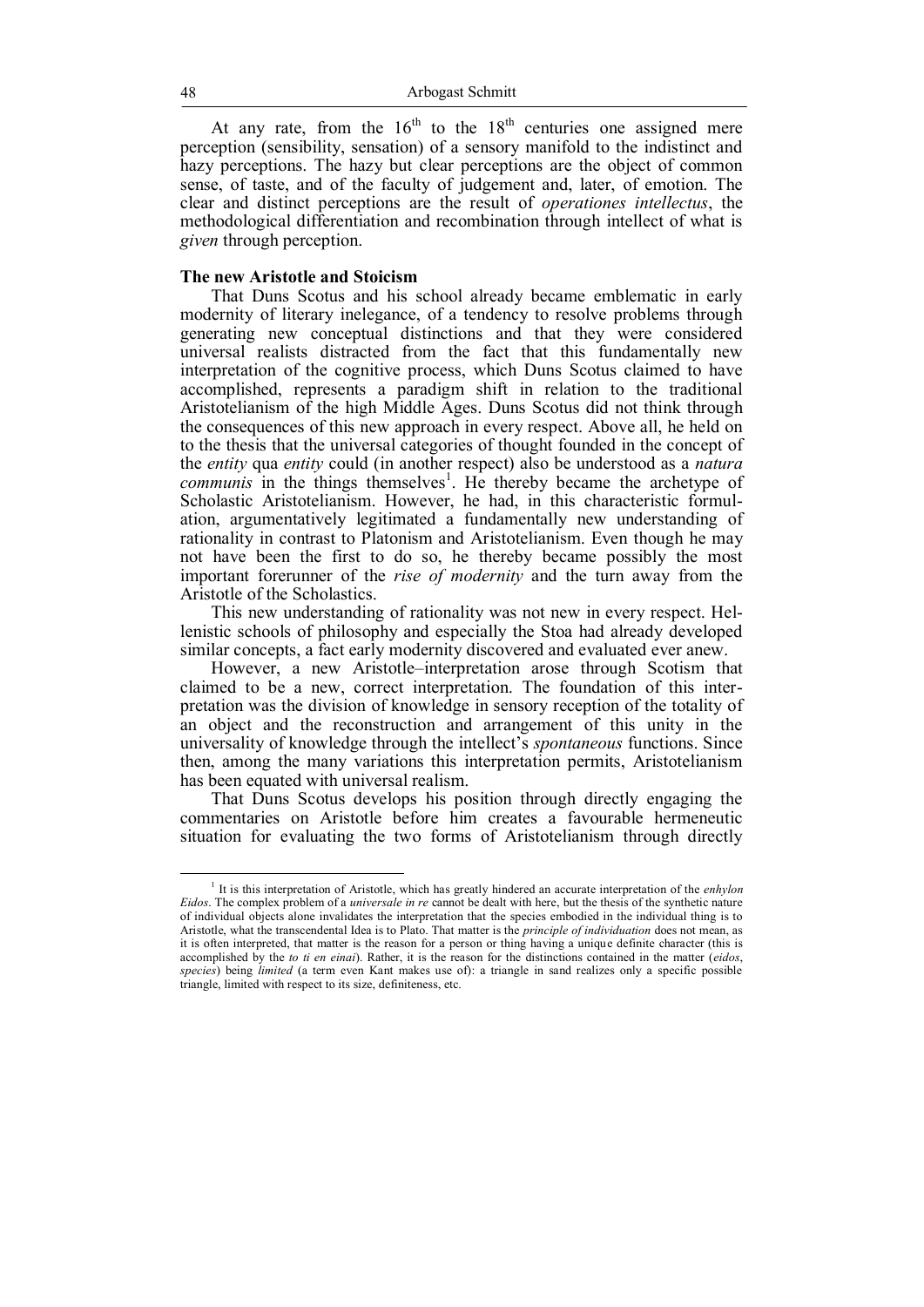contrasting them. Duns Scotus displaces the specific function of the intellect in Aristotle, viz. the capacity to grant unity to the multiplicity of forms of appearance through disclosing the *energeia*, the activity of a thing, from the intellect to intuition. Consequently, the faculty of representation gains a completely new and fundamental significance for him. It is already given an object through intuition. Through this, it already has knowledge (of the object), though in an unclear and pre–theoretical sense. It also has, in a sense, a conceptual framework of what this object is: tree, weaver's shuttle, circle, Socrates, waves, etc. Intellect's task lies in transforming this unclear (but rich) knowledge into a clear and distinct (although fragmented and reduced) representation. This transformation occurs through the most universal determinations of the objectivity of an object, which reason reflexively discloses. These so–called transcendentalia exceed the specific being of every individual object and are derived from the most universal determination of all: every entity is one entity. Through applying these categories of objectivity to the undifferentiated multiplicity of the intuited object, thought can, after clarifying individual characteristics, recreate the original unity more or less adequately and completely. Thought thus ends – and we will only pursue this aspect here – in an exceptional form of representation, viz. in clear and distinct perceptions or at least in an unambiguous representation of the intuited object, which it symbolically indicates.

Thereby, two distinct means or modi of representation (these differ from the Aristotelian differentiation) arise: sensory and *rational*. Both these now belong to the same dimension of representation. Duns Scotus repeatedly emphasizes that intellect with its capacities to separate, combine, and compare, etc. must be active within this dimension in extracting the common essence. Above all, he clarifies there can be no cognition that is not gained from the original phantasm, which consequently has a primordial function and cannot ever be overtaken in respect of its completeness by any of the clear and distinct perceptions gained through the operations of thought.

Duns Scotus attains a typically Stoic position with this claim as well, albeit via a putative interpretation of Aristotle. According to the Stoa, one attains rational knowledge of an object through so–called cataleptic, i.e. clear and distinct, perceptions. This view *subjectivizes* the criterion of the truth of knowledge, i.e. its correspondence to the object: it is inner evidence in consciousness. Duns Scotus describes the conditions of this evidence in terms surprisingly similar to analogous Stoic claims (e.g. SVF II, Nr.  $65)^1$  when he says that this evidence is only possible in an actually existent object present (*obiectum praesens ut praesens*, *actualiter existens ut existens*) here and now (*hic et nunc*).

One specific point of commonality (whose neglect has caused much confusion) between the Stoic and Scotist (*Aristotelian*) concept of rationality is that thought is itself interpreted as an exceptional form of representation,

<sup>&</sup>lt;sup>1</sup> This conviction, congenial to the Stoics, that complete internal evidence is only possible when there is complete correspondence to an actually existing object is the factual reason for Scotism's *universal realism* – and not the Aristotelian doctrine of the supposed immanence of the (Platonic) Idea in individual things.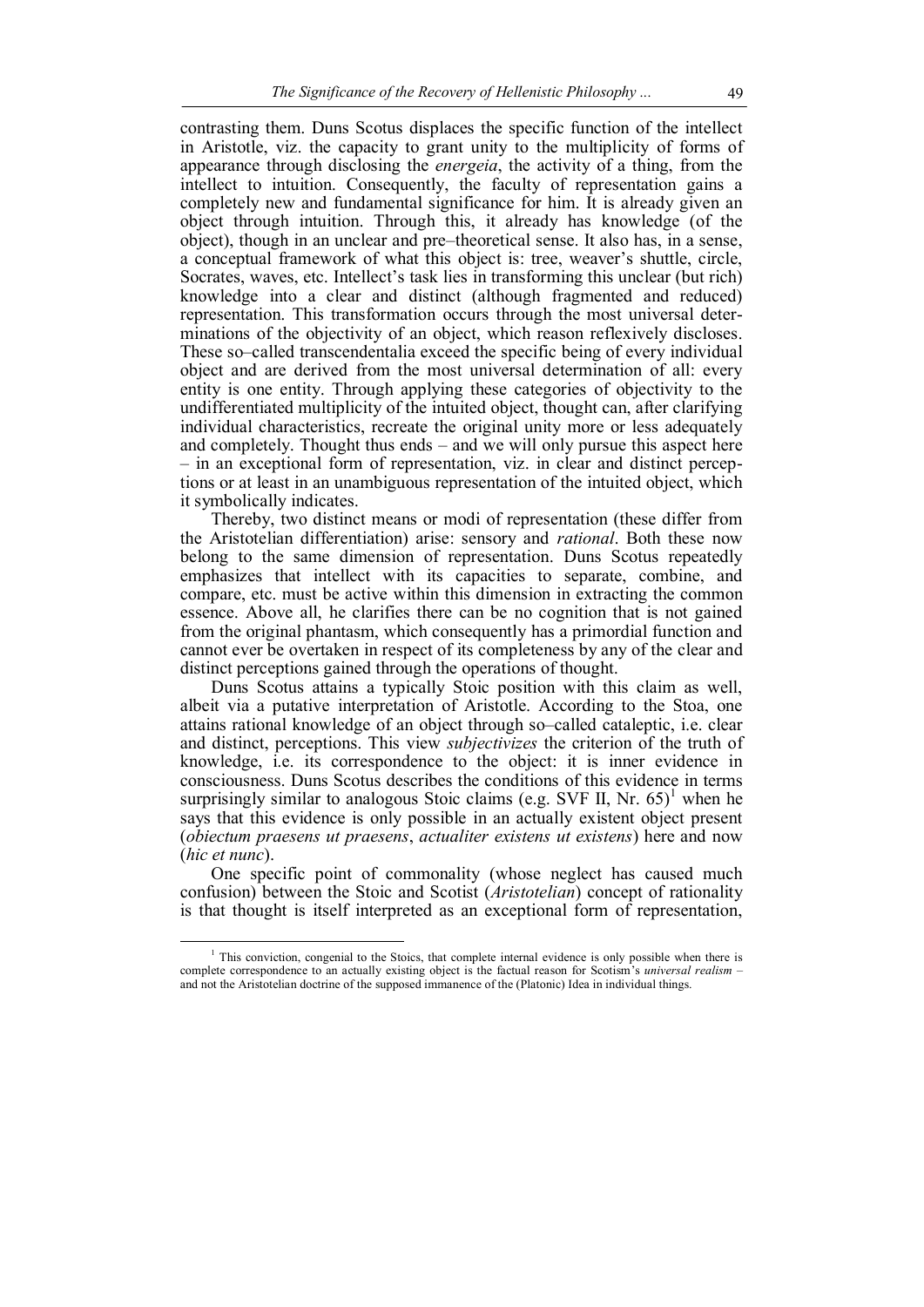namely, as a clear and evident form of representation. The Stoics term this representation *logos*, often also *nous*, *intellectus*, *ratio*, but also *noema*, *ennoia*, *cogitatio*, *mens*, among others and distinguish it from immediate perceptions which they consider a direct impression of the perceived object on the soul. The latter are thought *natural*, they occur in animals as well. The same holds for the capacity to arbitrarily combine or separate these natural perceptions in representation and thus bring forth random fantasies or new  $\frac{1}{2}$ complexes<sup>1</sup>.

Thus, the concept of imagination (*imaginatio*, *phantasia*, *phantasma*) comes to be limited to these *irrational* perceptions, with the consequence that intellect or reason is no longer referred to in its imaginative character.

There is a tendency in many texts from the  $14<sup>th</sup>$  century onward to free the imagination from the strictures of *ratio* or, conversely, a demand that the arbitrariness of fantasy be restrained through the intellect. *Intellect* here means a compulsion to attain clear and distinct perceptions; these claims are incompatible with the Aristotelian concept of the intellect.

### **On the emergence of the appearance of naive realism in Aristotle**

The initial question needs to be posed again from this perspective, viz. the conviction that intellect's task lies in the *elucidation* of the perceptions that are unclearly given it. What is the source of the persuasiveness of modernity's consciousness that it discovered the independence, autonomy, and maturity of reason (in contrast to the dogmatism, naiveté, and faith in authority of the Middle Ages) for the very first time and thereby ushered in an epochal transformation?

To answer this question it is instructive to direct our gaze to the revolution in philosophy around 300 years before Christ. Here too, an elevation of fantasy to the *dominant* faculty of knowledge had the consequence that Platonic and Aristotelian doctrines, said to be beholden to theoretical positions inimicable to reality, no longer appeared convincing. Evidently, from the perspective of the concept of knowledge implicit in a philosophy of representation, Platonic and Aristotelian analyses of the spirit and the soul cannot be understood as a reflection of thought upon itself. As a matter of fact, one does not find a reflection upon the modi of consciousness or other forms of representation in Plato and Aristotle that would clarify through which independent acts thought forms the unity of a *conceptual* representation from the multiplicity of sensory impressions. Instead, Aristotle (above all) appears to have divided the world through a multitude of distinctions into genus and species, without ever having investigated the intellect as the instrument by means of which we make such distinctions.

The Aristotelians of the Renaissance already criticized their teacher on this point. In their opinion, Aristotle did not precisely explain how thought attains a clear concept from a subnotionally represented object through its own

 $<sup>1</sup>$  Hume's reception of this distinction between a natural and rational side to the faculty of representation</sup> was influential in effective history. See D. Hume, *A Treatise of Human Nature* I, 4, 7.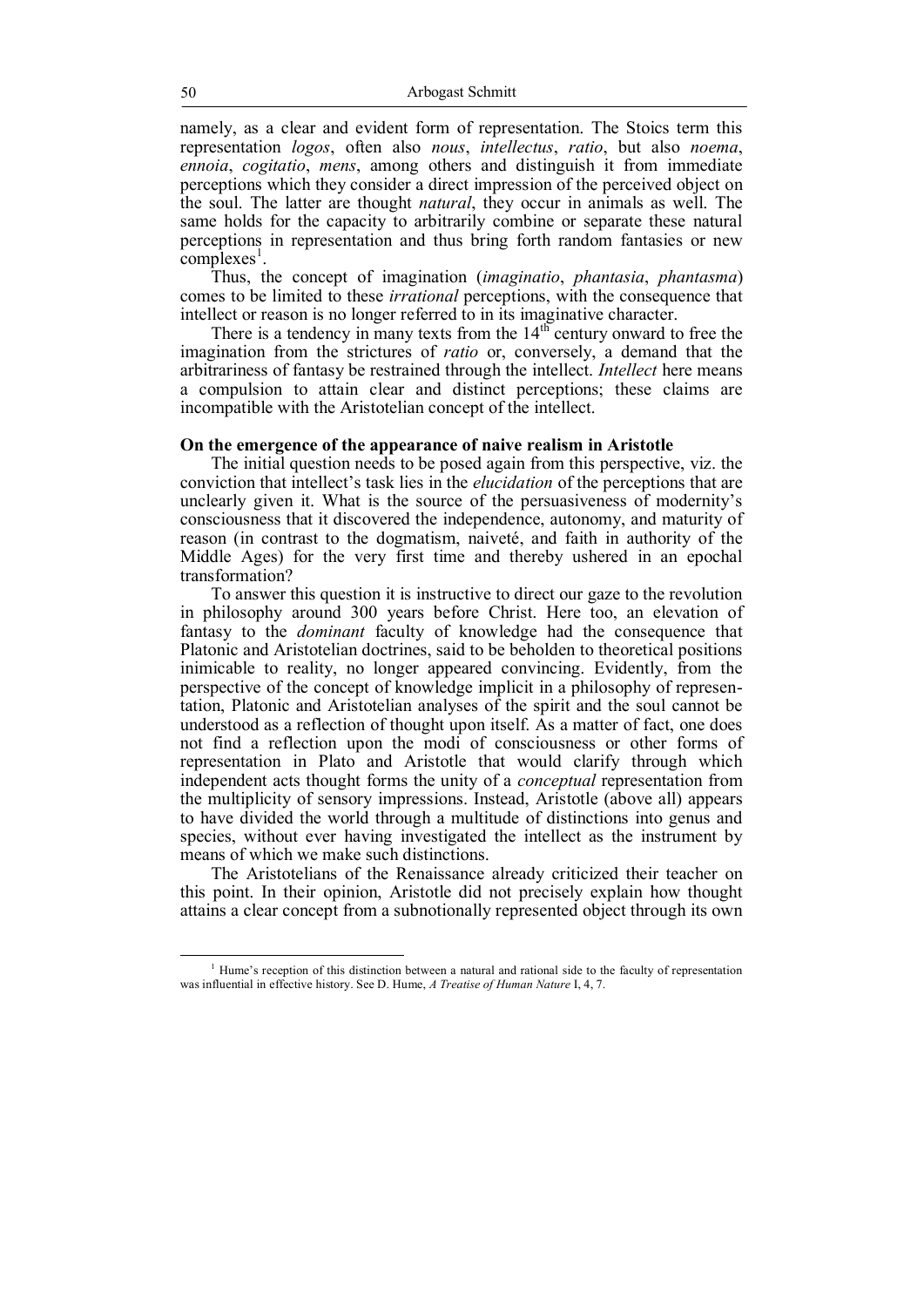acts of differentiation and combination<sup>1</sup>. Even contemporary interpreters, such as Klaus Oehler, whose explicit goal is to investigate precursors of the modern analysis of consciousness in Plato and Aristotle have ultimately come to the conclusion that a reflection upon the modi of consciousness cannot *as yet* be demonstrated in their work<sup>2</sup>.

The precise import of this criticism only becomes evident through recalling the explicit reinterpretation the intuition of objects undergoes through Duns Scotus. For Duns Scotus, a specific cognitive act (in which according to Aristotle several distinct cognitive functions or faculties work in concert), constitutes the irreducible foundation for all further knowledge<sup>3</sup>. Consequently, the task of epistemology is displaced to inquiring into the way thinking appropriates this foundation to itself.

If one goes through the epistemological positions that were developed after the  $14<sup>th</sup>$  century, one can note that in spite of many divergent approaches, this beginning of knowledge was itself rarely subjected to analysis even in later times. One saw early on that one cannot find a beginning to knowledge that would simply and directly apprehend its object without transforming it through some form of reflective activity (this become a central theme above all in the  $20<sup>th</sup>$  century). Even the regress from perception to sensation, from the sense of sight to the sense of touch, from intuition, emotion, etc. to synaesthesia, etc. did not bring a form of experience to light that could really be held to be pre–semiotic. In spite of this, epistemological reflections explicitly focused most often on two issues: 1. the question of how (and whether at all) the totality received at the beginning of the cognitive process is accessible to thought in its functions of clarification and distinction, 2. the question of whether there could be a form of *intellectual intuition* in which the original unity, fullness, and reality of a supposedly immediate experience could be reconstituted.

Epistemological attention was thereby focused on the acts following immediate acquaintance with the object: is there a critical reflection of thought upon its own acts in which it assures itself of its object? Does this ascertainment and clarification take place in a methodical fashion or is it arbitrary and a function of the pre–given qualities of objects? These problems are related above all either to the question of whether the knowledge (unconsciously) given in immediate acquaintance is retained in the act of rational cognition or to the question: under what conditions (e.g. in ordinary language) is such a direct acquaintance (*still*) possible?

From the  $16<sup>th</sup>$  to the  $18<sup>th</sup>$  centuries, the analysis of forms of experience, which appear to enable a *harmony between reason and intellect* in some manner (taste, common sense, *bon sens*, criticism, *cognitio sensitiva qua talis*, faculty of judgement, and other similar instances) unquestionably constitutes

<sup>1</sup> Already in 1555 Fracastoro expresses himself thus (*non plane dixit*), see T. S. Hoffmann, *Dimensionen des Erkennens bei Girolamo Fracastoro*.

<sup>2</sup> See K. Oehler, *Die Lehre vom noetischen und dianoetischen Denken bei Platon und Aristoteles*, pp. 250 ff.

<sup>&</sup>lt;sup>3</sup> Seen from the perspective of Aristotle and Aristotelianism, the *cognitio sensitiva intuitiva* constitutes an unclarified *dark* element in Scotian and post–Scotian epistemology.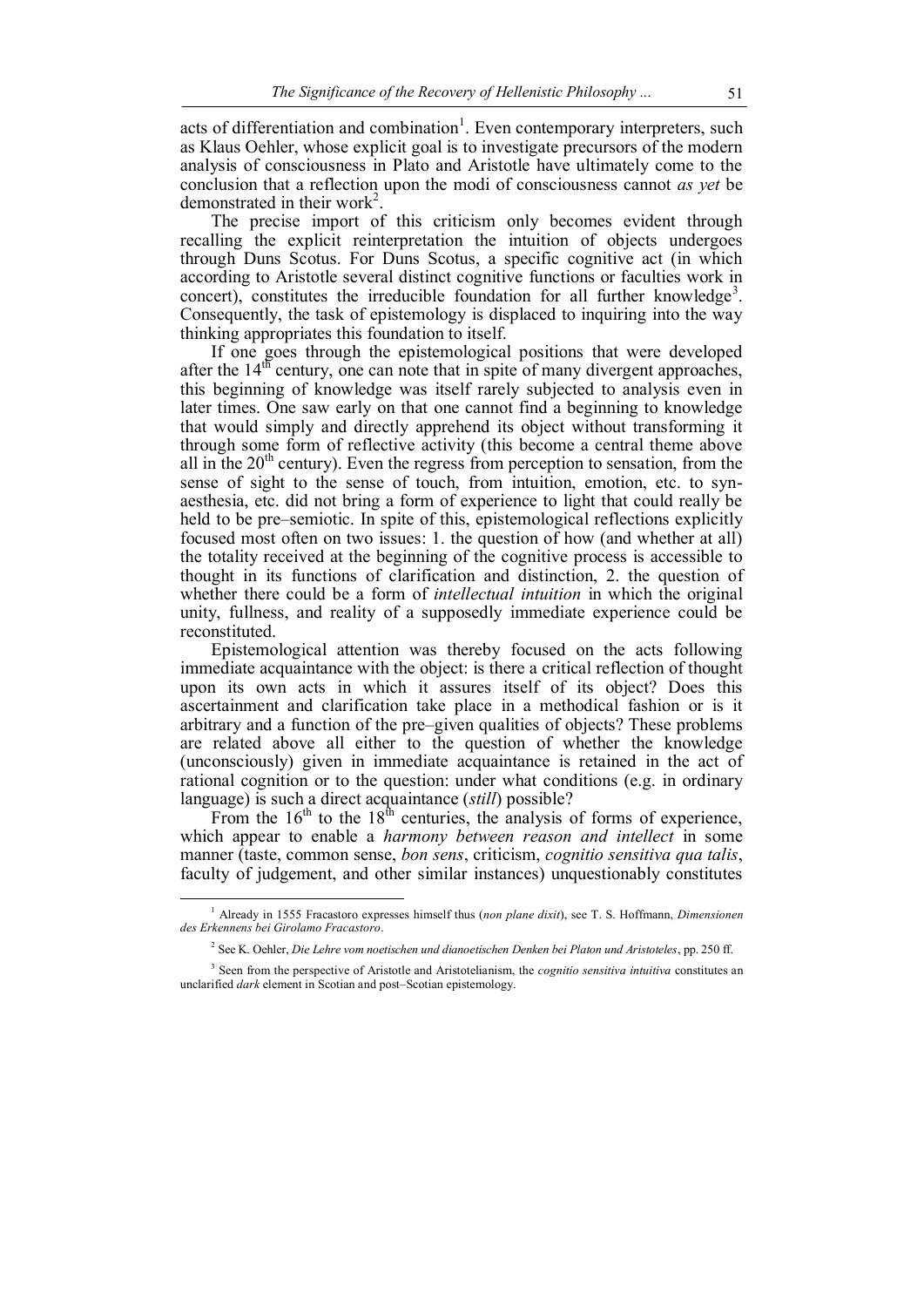the central focus of attempts to combine (allegedly) immediate and mediated forms of experience.

## **On the axiomatic foundation of epistemology in Aristotle and Plato**

This focus upon possibilities of immediate acquaintance with things and their (re)–constructive recreation is an important reason why even an explicit turn of thought upon itself and its own acts, which Thomas of Aquinas describes as the task of the theory of science founded by Aristotle<sup>1</sup>, is no longer considered a *genuine* reflection of thought upon itself. Aristotle himself never developed an epistemological analysis with this specific goal.

This does not by any means mean that an epistemological reflection worthy of the name (even in the modern sense of the claim) is absent in Aristotle. Aristotle refers to *ídia aisthetá*, the objects of a particular sense (color, tone, smell, etc.), and to *koiná aisthetá*, the objects of multiple senses, etc. However, what Aristotle thereby means is, as in the case of accidental perception, not external objects that were already given to perception or thought. What appears to many interpreters an orientation toward distinctions derived from an *ontological order* is unambiguously described in textual passages as the internal products of distinctive cognitive activities.

In the case of the intuition of objects, Aristotle himself explicitly underscores the distinction between its inner and outer object. Although perception indeed relates to an individual (external) object, its inner object is universal (and confused) (*Posterior Analytics* 100a16–100b). The old commentators too underscore this distinction. Philoponus emphatically clarifies that thought creates its objects differently from nature. Thus, thought alone begins with abstract, generic concepts; nature does not first produce a generically human thing in order to then form a human, etc.<sup>2</sup>

The distinctions in the certainty of knowledge necessitate the question whether and which criteria exist for the potential certainty of knowledge. Aristotle seeks this certainty neither in the unity of the sensorily given object nor in the *simplicity* of the (as yet undivided, not yet *riven apart* by reflection) act of reception, but in a fundamental criterion of rationality. As is well– known, he says that the *axiom* that transcends every doubt and which underlies every cognition a priori and to which all proofs must ultimately be reduced is the law of (non)–contradiction (*Metaphysics* 1005b8–34).

This way of securing knowledge was repeatedly criticized since the beginning of modernity; it was made risible. If thought already has a uniform, *simple* (i.e. not composed out of a multiplicity) object through intuition or sensation, then the law of contradiction does not have any function in securing or expanding knowledge. When thought is given a plant, for example, through intuition, then it can confirm through applying this axiom, that the plant is a plant. The fundamental principle of thought only serves to confirm what it in

<sup>1</sup> See Thomas Aquinas, *Prolog zum Kommentar der 2. Analytiken*, p. 14.

<sup>2</sup> See Philoponus in: *Aristotelis physicorum libros tres priores commentaria*, pp. 9–20, esp. p. 14, line 4 ff. See also Aristotle, *Metaphysics* XII, 5, 1071a19–24.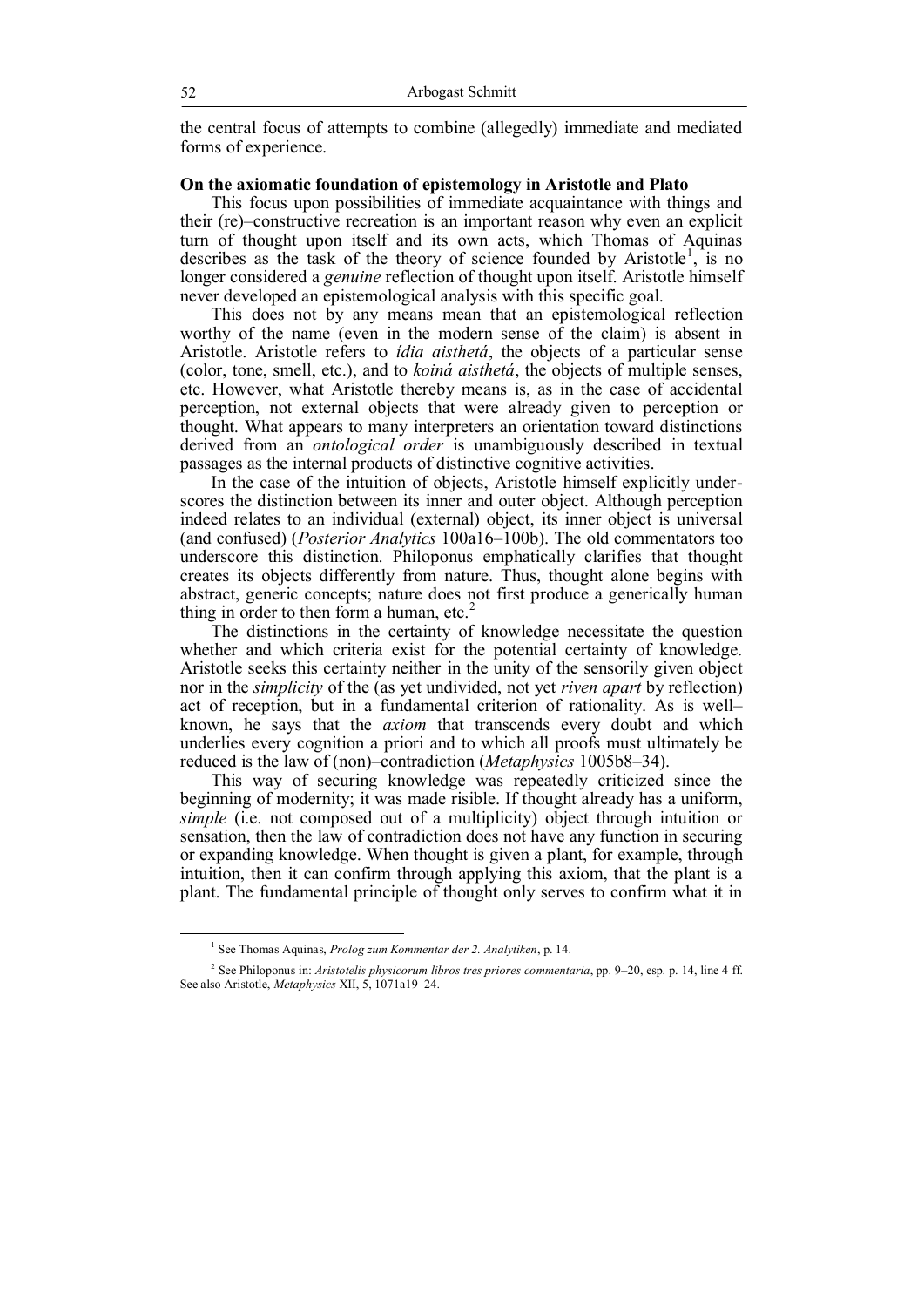any case already knows and knows with greater certainty than everything it could ever discover through proofs based upon the law of contradiction.

The situation is completely different when the subject cannot be certain whether the color, motion, form, object of intuition, etc. he sees is a *simple thing* (*res simplex*). In this case, the axiom that nothing can simultaneously be both itself and not itself is not only an elementary foundation the constitution of an object may not infringe, it is also simultaneously the origin for investigating the criteria something must fulfil if it is to be recognized as a single object.

Aristotle restricts himself in his theory of science to an explication of the abstract criteria. For him, only those definitions which always apply to a state of affairs in and by itself and which do so in a primary sense constitute an objective unity (*Posterior Analytics* I, 4 & 5). These abstract criteria already have great heuristic value, since they demonstrate, for example, that the properties one always finds in something do not suffice for an adequate definition of the object. To take the standard Aristotelian example, the external angles of every triangle add up *four right angles*, i.e. 360 degrees. However, this sum applies to every straight plane figure and is actually *primary* in relation to these figures, i.e. it constitutes the objective unity of *straight plane figure*. It does not constitute the objective unity *triangle*, for which the internal angle sum of 180 degrees is constitutive.

However, it was above all in the tradition of the *communis mathematica scientia* [*koiné mathematiké epistéme*], which Plato first presented in the  $7<sup>th</sup>$ book of the *Republic* (522a–534d) and which later developed in a differentiated form in late antiquity and in the Middle Ages within the framework of the Quadrivium of the *artes liberales*, that varied and concrete criteria were *generated* and analysed. These criteria specified the manner in which the most varied objective unities could be formed. In introducing this theory, Plato makes the important observation that every person makes (and must make) constant use of these criteria in every form of theoretical as well as practical activity. However, we can only speak of a scientific use of these criteria when they have been (reflectively) recognized in themselves as the conditions of every rational activity<sup>1</sup>.

In fact, through a reflective turn to the conditions of possibility of any random act, e.g. hearing a sound or a movement of the hand, one can see that one (more or less) unconsciously makes use of rational criteria in performing these acts and that their quality depends upon the way these criteria are applied. If one wants to hear a sound for even a short span of time, one has to try to hear this *single* sound. Thus, one has to pay attention to the fact that the sound is *identical* with itself, that it does not drift into *another* sound, but remains the *same* for a specific period and thus has a *beginning, middle, and end*, that it is a *whole composed of parts (belonging to it)*, that it unfolds *continuously* and not *discretely*, etc. The situation is analogous in the case of a

<sup>1</sup> See G. Radke, *Die Theorie der Zahl im Platonismus*.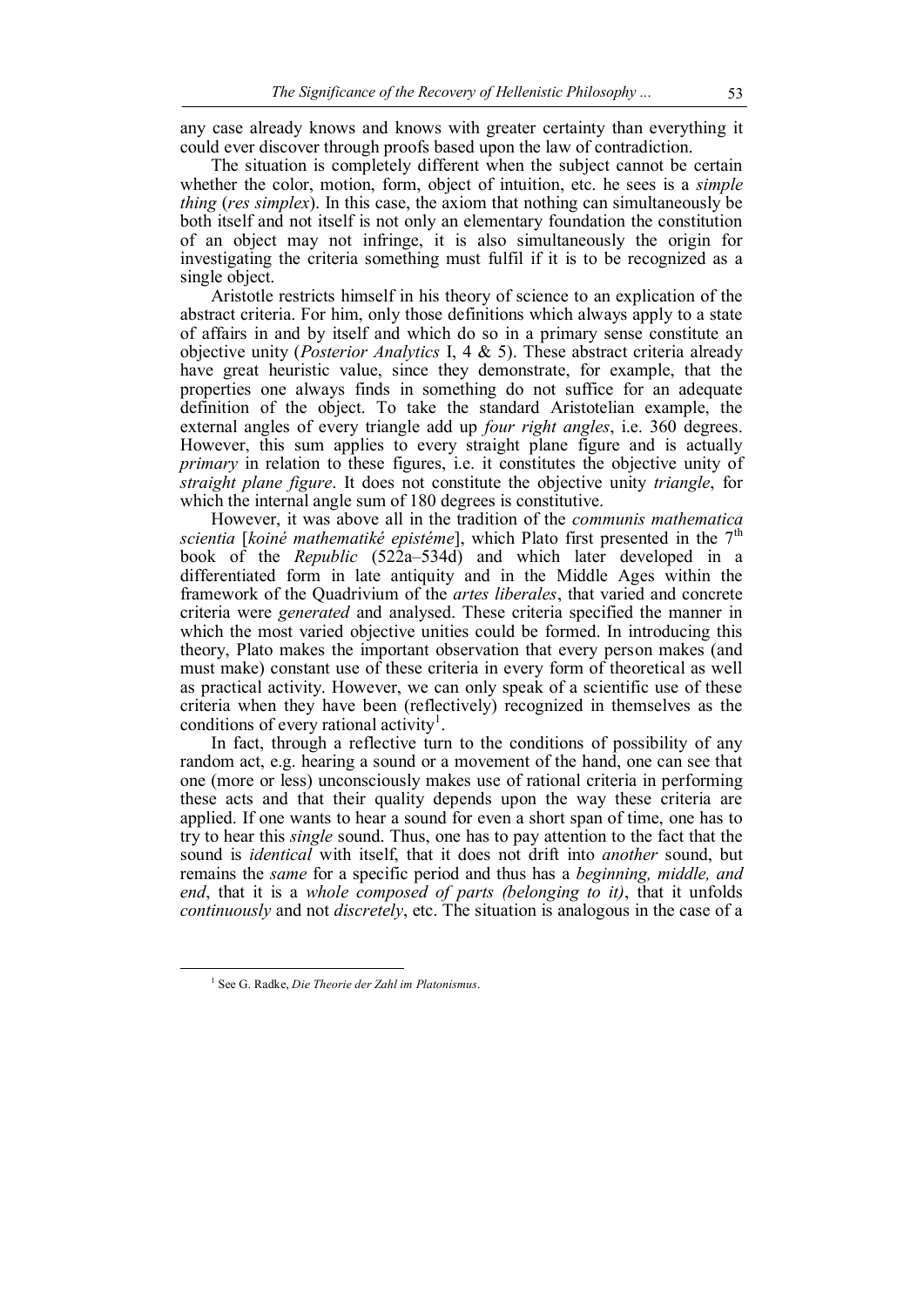hand movement, whether it is a definite, simple, or complex movement, when it began, ended, etc.

The fact that even the quality of perception already depends upon the application of these criteria demonstrates that their application is an active, controllable act. There is a difference between focusing on the pitch, the sweetness, or the constancy of a sound. Further, there can be no question that only someone who focuses on the constancy also *hears* the duration of a sound. Indeed, he hears this all the more reliably, the more knowledgeable he is about what he should focus on in order to note the constancy of a sound. From this perspective, even a simple perception is not a mere act of physiological reception, but an active concentration upon recognizable distinctions and their relationship to one another.

Of course, these forms of application of specific criteria of cognition are not only usually implicit, they are also distinct for each object. Constancy of pitch or of the volume of a sound are different forms of constancy than the constancy of a hand movement or of speed, etc. Beyond question, such distinctions between possible forms of constancy can only be reliably recognized if one is in a position to determine constancy as such correctly and to distinguish it, not only from clearly distinct concepts such as justice, but also from easily confused related concepts such as identity or similarity.

Plato has Socrates say that in order to go from an uncontrolled to a controlled use of epistemological criteria, one only has to learn to do *this small thing, distinguish between one, two, and three* (*Republic* 522c). What is meant, as is clear from the context, are the epistemological criteria of possible unity. Someone who wants to recognize anything in any way must know in what way this thing is one thing.

One can rightly call it one of the most momentous discoveries of European intellectual history when Plato recognizes that when one does not merely ask when a sound, a movement, a tree forms a recognizable unit in itself, but asks what must be thought in general for something to be recognized as a unit, a comprehensive and infinitely extensible system of sciences can be disclosed reflectively. Plato termed it a *koiné mathematiké epistéme* [*communis mathematica scientia*], i.e. a knowledge gained not through a turn outward, but toward one's own cognitive acts that is not limited to specific disciplines, but includes everything that can be known.

If reflection upon any random cognitive act shows that we can only speak of knowledge where we recognize the object as one, as identical, as whole, etc., then the genuine task of epistemology is the investigation of these criteria which are applied in every cognitive act. Epistemology must seek out their significance and their – potential – connection. With this intention, Plato demonstrates in his dialogue *Parmenides* that the attempt to understand what must be thought under the concept of unity as such and in itself presupposes a highly complex exclusion of every form of multiplicity. In contrast, if one wants to think of unity as the unity of some thing, i.e. as the unity of a multiplicity, then this unity must in every case be thought of as something in which unity and multiplicity are each some one thing and are distinct from one another. However, they must together form a unit such that this unit is a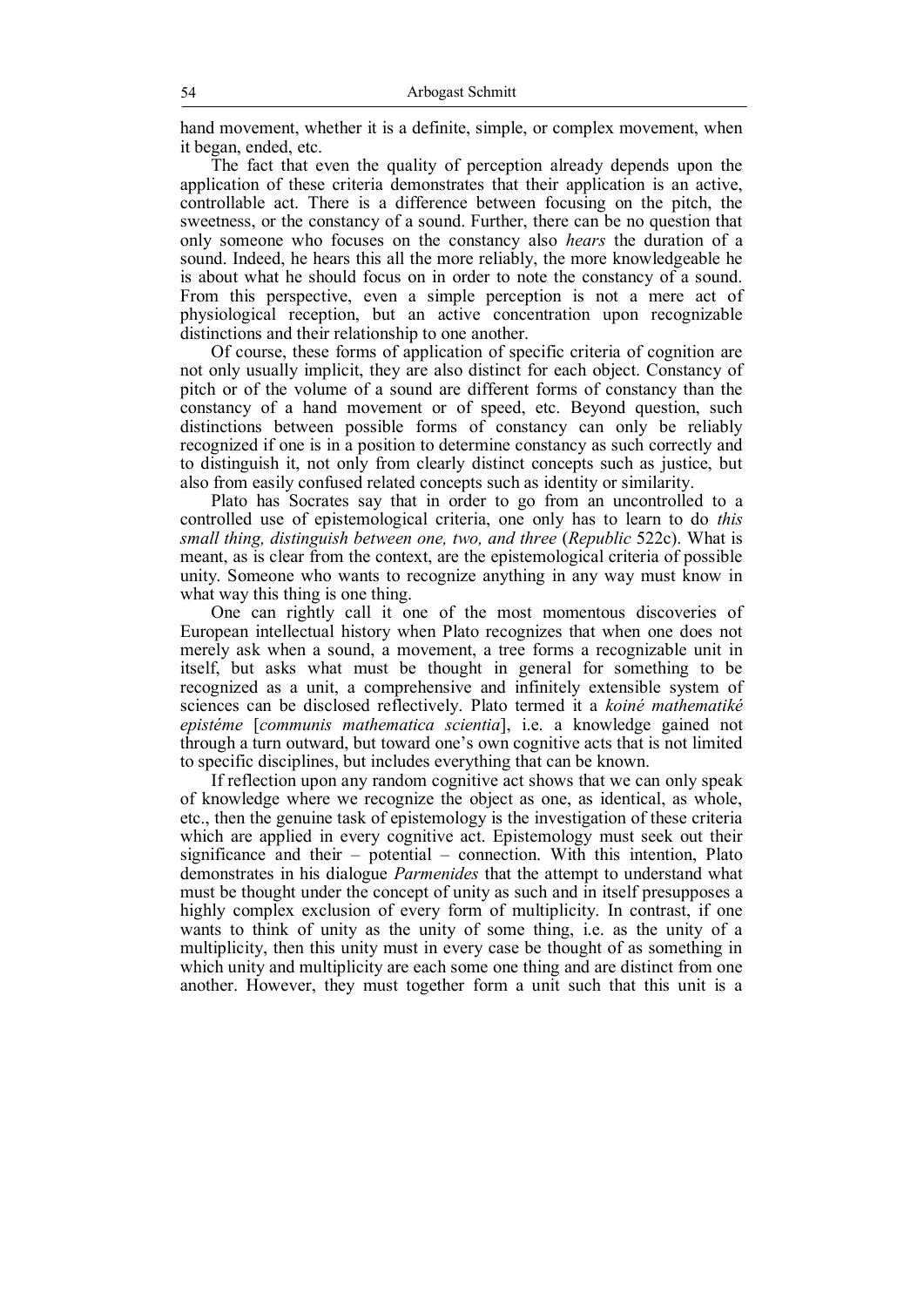whole, i.e. a whole composed of parts. These parts are, as parts of the whole, identical to each other, although they differ from each other and are thus simultaneously non–identical, etc. Plato goes through these stages minutely, beginning with the simplest and most universal conditions of the concept of a specific unity, and thereby discovers that after just a few steps the conditions for the concept of number are *generated*. These are namely the conditions that must be thought in order that something can be thought as the concept, not of unity in general, but of these specific units. In this way, a theory of mathematics emerges or – in today's terminology – a meta–theory of mathematics. The first to arise is a theory of arithmetic, which is developed, not from identical, homogenous units, but from discrete, distinctly constituted units. If one analyses these units in relation to one another, rather than to their individual constitutive conditions, a theory of music, i.e. a theory of rational relationships between distinct units, emerges. If one observes these units as continuous wholes, rather than as discrete parts, a theory of geometry emerges. If one investigates the potential (determinable) relationships between these magnitudes to one another, one discovers the fundamental criteria of order of moving bodies, i.e., astronomy.

Through this progressive discovery of the conceptual differentiations necessary to explicitly understand what one has to distinguish in the cognition of definite units, a system of mathematical sciences is synthetically generated. This provides both confirmation and a potential means of critical verification of the process. Ancient theoreticians of mathematics regarded the fact that the product of this reflection demonstrated an intrinsically consistent order, the order of a mathematical science a sign of its scientificity. Many in modernity, e.g. Descartes and Husserl (in spite of a fundamentally different understanding of mathematics), return to this confirmation as an ideal. The soundness of this knowledge of synthetically created *products* can, moreover, be critically verified inasmuch as one can analytically examine each of these products down to its conceptual conditions. Thus, one can show of a spiral, that it must scientifically be understood as the product of a circle and a straight line. Circle and straight line can, in turn, be examined down to their arithmetic and *dialectical* conceptual presuppositions: for example, a circle presupposes the concept of a whole in which all parts stand in one and the same relationship, etc.

The significance of this system of science for effective history has, till today, been inadequately investigated. Its significance extends from the Platonists to late antiquity through Arabic philosophers to the Latin Middle Ages. Because the *common mathematical science* was not just a part of the system of *liberal arts*, but through it also served to ground technology, i.e. the *mechanical arts*, as well as ethics and aesthetics, this system was able to pervade and influence all cultural fields. It thus became the foundation for a school–system that formed a surprisingly elastic bridge between cultures that were, both regionally and epochally, very different from each other. Early modernity's devastating verdict on this school–system does not, in truth, refer to this system in its classical form, but to the transformation it underwent in the late Middle Ages. This transformation was accompanied by an uncontrolled systematization with ever more conceptual distinctions and was thus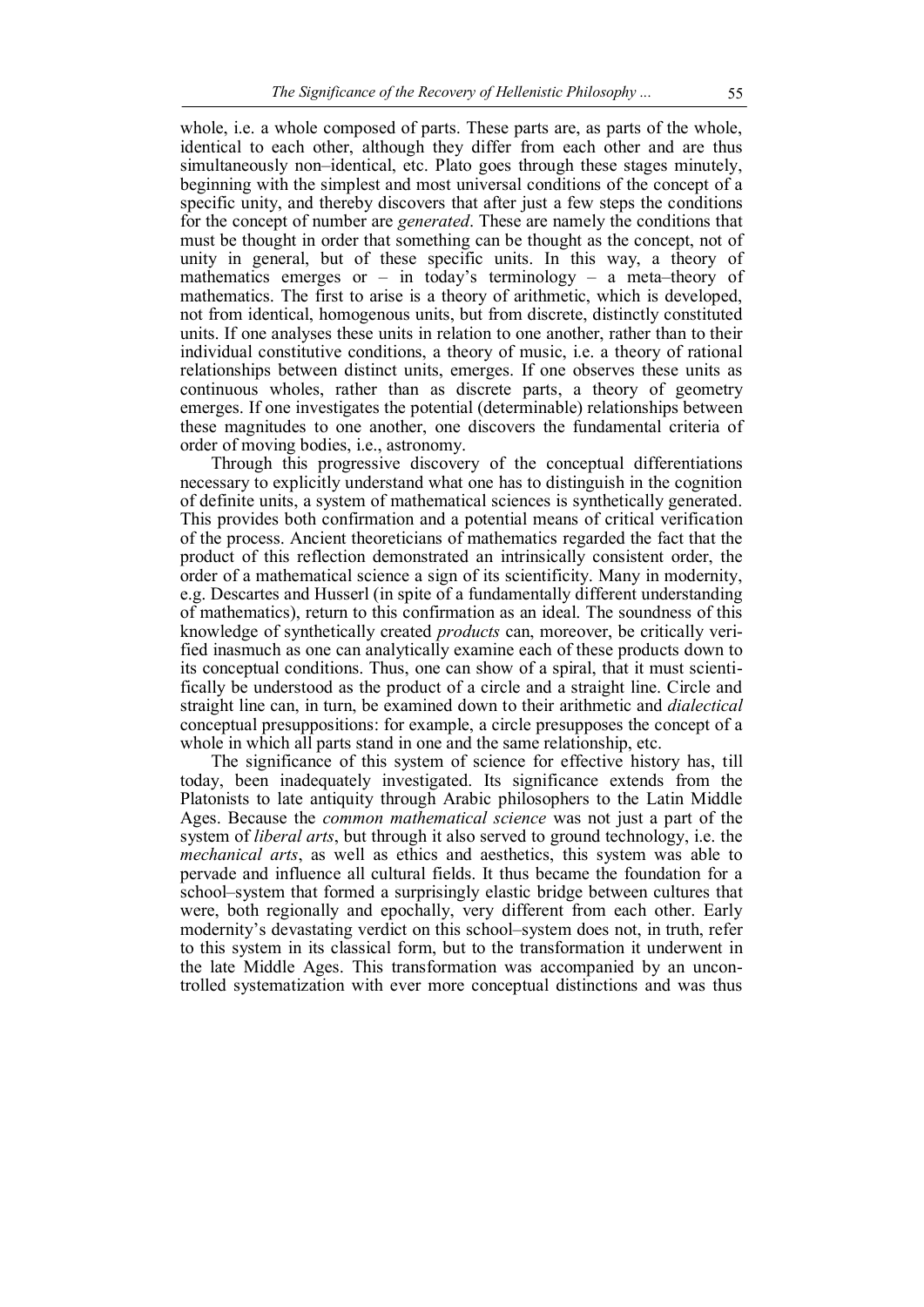one occasion for the break with the Aristotelianism of the Middle Ages. This transformation simultaneously gave rise to a fundamentally new concept of rationality, from whose perspective the entire philosophical tradition prior to modernity had to appear as an epoch of epistemological naiveté. This contribution sought to show from a few important aspects that there are important reasons for not making this perspective the decisive criterion in determining the *new* epoch's relation to the Middle Ages and antiquity.

### **Characteristic differences between the Platonic–Aristotelian and the Hellenistic conceptions of rationality**

The distinct conceptions of rationality developed and passed on by Plato and Aristotle, on the one hand, and by Hellenistic schools of philosophy, on the other, give rise to several concrete consequences. In this addendum, I will point out some important consequences and briefly elucidate the reasons for these differences.

Knowledge, in the Platonic–Aristotelian sense of the term, is a process of distinguishing between definite individual units. The conditions that determine the constitution of distinct forms of unity and of distinct relationships between these unities are, in relation to concrete objects or processes in nature or art, conditions of possibility. They determine the possible forms of arrangement that let the elements combine in such a way as to form an intrinsic whole. They are thus a precondition for what Plato and Aristotle term *function*. Someone who conceives of a plane figure in which all points on its circumference are equidistant from its centre can potentially apply this knowledge to something else, e.g. some material that can be brought into this arrangement. Through this application, the material, e.g. pliable wood, gains a definite potential such as the potential for rolling. This is the *function* of this material, which is now recognized and linguistically denoted in terms of this function. We no longer refer to the object as a piece of wood but as a wheel and we focus on those properties that make this wooden object a wheel. The following brief overview limits itself to the distinctions arising from the functional and representative epistemological perspectives.

## **(i)** *Thinking is abstract – thinking is concrete*

The primary consequence of interpreting representation as the genuine faculty by means of which human cognition discloses the world is that the contents of thought appear abstract. According to Stoic thinkers, external objects imprint themselves on the imagination through perception. Such an *impression on imagination* is not yet thought, it is simply an immediate possession. Only when this impression is represented clearly and distinctly (through the *clear evidence arising in the soul*<sup>1</sup> ) does it first become the content of thought, more precisely: of *consciousness*<sup>2</sup>. Thought assents to clear

<sup>&</sup>lt;sup>1</sup> See K. Hülser, *Die Fragmente zur Dialektik der Stoiker*, vol. 1, frag. 330, p. 342.

<sup>&</sup>lt;sup>2</sup> The concept of consciousness was introduced by Christian Wolff as a philosophical term to designate *clear and distinct perceptions*, see Ch. Wolff, *Vernünftige Gedanken von Gott, der Welt und der Seele des Menschen, auch allen Dingen überhaupt* [1751] in: Ch. Wolff, *Gesammelte Werke*, vol. 2, (ed.) Ch. A. Corr, [reprint.] Hildesheim 2004, § 735. Although the Stoa does not use the concept *consciousness*, they grasp and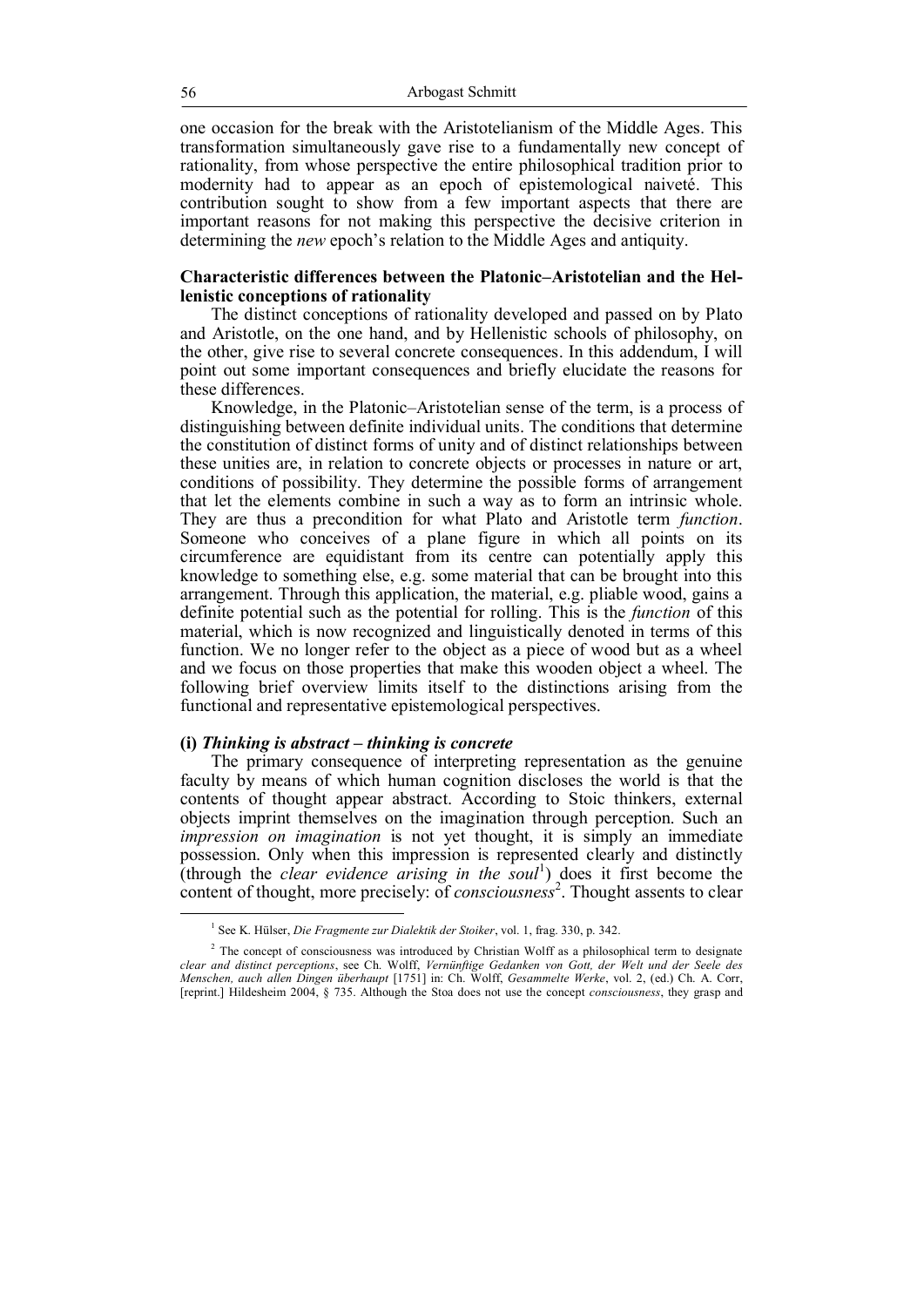and distinct perceptions of its own accord; its assenting to perceptions whose evidence is as yet inadequate is the source of error. Perceptions represented through thinking's assent (*synkatáthesis, adsensio*) are thoughts, concepts (*ennoēmata*). These thoughts are not identical with the pure impression (*sc.* of the object as a whole), but that internal content of thought to which it assented on account of its evidence. Thought can operate on these contents according to its own laws (of association): it can compare, combine, or separate them. It can synthesize similar cases to form a *concept*, it can infer a smaller thing from a larger thing (for example, a dwarf from a man) or an original from a copy (the depicted object from its image), etc.<sup>1</sup> All these *concepts* are subjective *compositions* that apply to a multiplicity. They are general, abstract.

In contrast to this concept of thought, which is oriented toward *logical* conditions of representation, the Platonic–Aristotelian conception leads to a concept of thought as concrete. What is distinguishable and identical in an object is its *function* – the functional act, with respect to which all its (material) parts are arranged. A pair of scissors is something that can and does cut, an ear something that hears sound, i.e. the effect of a specifically modulated movement in specific media, etc. If one focuses on the way individual objects, e.g. specific organs, fulfil this function, then one widens one's concept of the organ of hearing with each new cognitive act. Thus, the organ of hearing can be made of this or that material, it can have this or that structure, etc. By differentiating between the *function* of an organ and its individual material *realization* (this is an act of *dihaíresis*), one gains an ever more varied concept of the possibilities of such realization (these are acts of *synagogé* or *sýnthesis*). The concept becomes richer, not poorer, the more varied the objects to which it is applied.

### **(ii)** *Thinking does not have an intrinsic emotional and intentional aspect – thinking is itself emotive*

One of the most conspicuous consequences that results from the elevation of representation to the primary faculty that discloses the world is that thought, emotion, and will then appear as separate and independent psychological processes. This is especially evident, if we, like the Stoics, consider only clear and distinct perceptions (i.e. what is later termed consciousness) to be thought in a logical sense. One can have a clear and distinct awareness that one injures oneself by drinking too much wine or by enraging oneself at a misjudgement. However, this awareness has nothing to do with the question of whether the wine tastes good to one or whether one suffers intensely from the unjust setback. This is a question of emotion, whereas the question of whether one can resist the craving for wine or overcome feelings of injury appears to be a question of will. Desire and will are therefore held to be fundamentally different from thought. The older Stoic tradition explains their emergence as an overturning, as a relinquishment and alienation of reason itself. Reason

explicitly describe what is meant in this concept (clear and distinct perceptions as the genuine conceptual forms of thought. See M. Frede, *Stoics and Sceptics on Clear and Distinct Impressions*.

<sup>&</sup>lt;sup>1</sup> See K. Hülser, *Die Fragmente zur Dialektik der Stoiker*, frag. 279–281, pp. 292–295.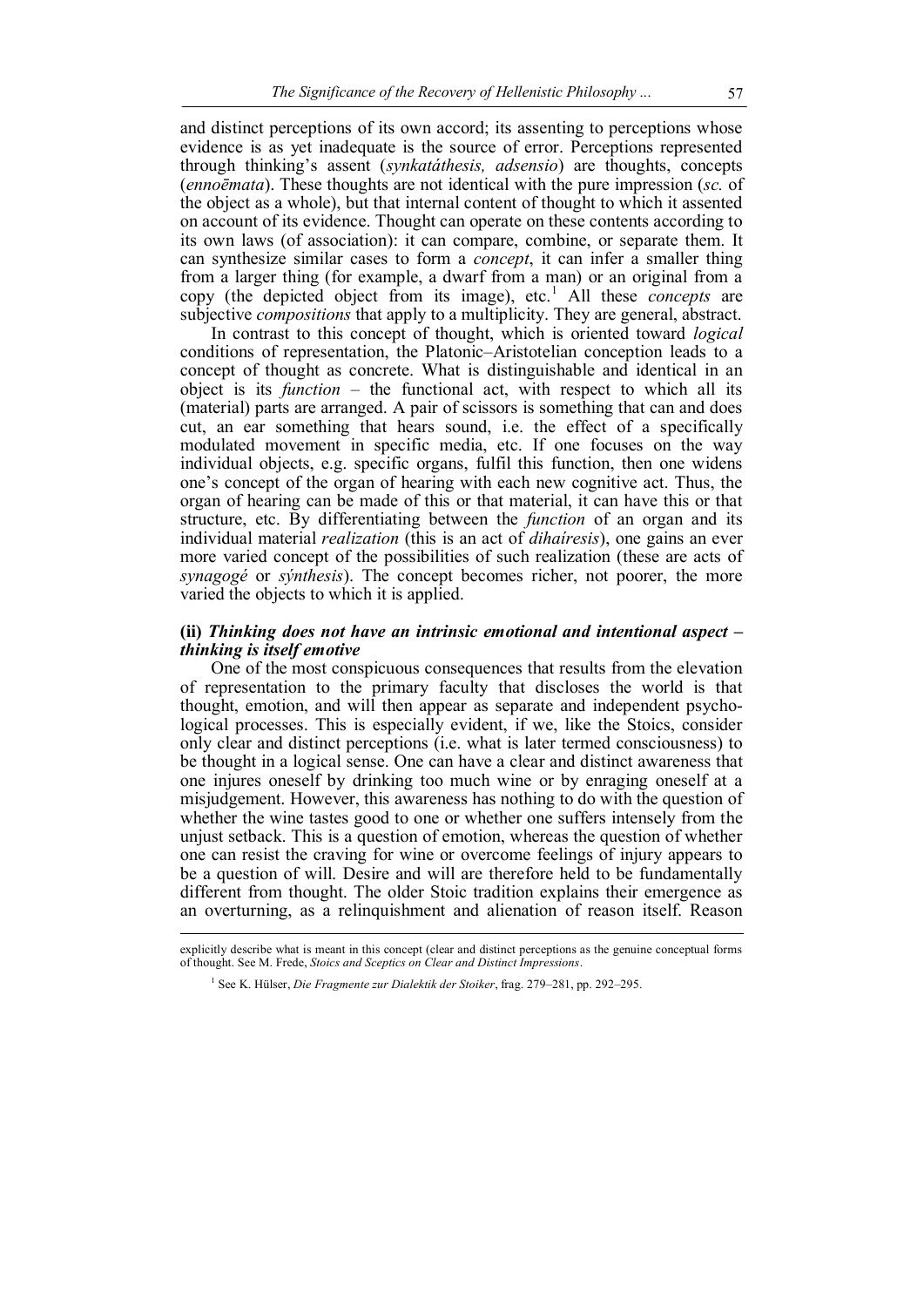ceases to be reason and itself becomes an emotion. The middle Stoa refined this relationship through a supposed return to Plato's parts of the soul, which it takes to be faculties having their own individual origin<sup>1</sup>.

If one does not understand thought as a representation of something that is (allegedly) *naturally* given it, but rather as the act of discrimination itself that originally creates an object (that can be represented in the imagination or in consciousness), then thought is itself linked to emotion. Representation or consciousness of a sweet object is not itself sweet. In contrast, the perception of sweetness lies in tasting the sweet object and is therefore immediately either pleasant or unpleasant. One can enjoy the representation of a threat in images (or nowadays in a movie). In contrast, one only has the feeling of being threatened here and now when one (subjectively) sees oneself exposed to danger. This thought is itself linked to aversion, etc.

The differentiation the middle Stoa and many modern approaches effect by distinguishing between reason and emotion is attained through considering the different forms of cognition together with the feelings that belong to them respectively. The additional contribution emotion is thought to bring to reason (for example, when an actor is famous for acting not just with his head but with heart and soul) must be explained in terms of these different forms of cognition. Abstract general representation must be complemented by a concrete understanding of individual acts in which intrinsic tendencies are realized. Someone who contemplates the injustice suffered by Medea will himself get into a rage.

Since the sense of taste or hearing have other forms of pleasure or aversion than the feeling of being treated unfairly, inner, psychical conflicts can be explained in terms of how these different forms of pleasure or aversion work either with or against each other.

### **(iii)** *Thought gains its contents via intuition – thought has its own contents and provides intuitive meaning through these*

If thought is initially an act of representation it gains its contents from the outside and is itself empty. Its functions are limited to the clarification and reconstruction of the *given* and to processing it logically. As the Stoics have shown in detail, its functions are generalization (that something always appears this way in experience), comparison, contrast, etc. The act of thought is one that proceeds methodically according to rules.

The reflective discovery that thought is originally an act of discrimination leads to distinguishability becoming the basic criterion toward which thought orients itself. A thing is distinguishable when it can be understood as an identifiable unit by itself. The criteria of potential forms of unity are systematically generated in the *communis mathematica scientia*. The synthesization proceeds from the most universal concepts such as unity, plurality, totality, part, etc. to ever more complex forms of unity: these forms are increasingly more specific and therefore more knowable. The distinguishable forms of

<sup>1</sup> See I. G. Kidd, *Posidonius on Emotions*, A. Schmitt, *Das Bewusste und das Unbewusste* ... , A. Schmitt, *Die Moderne und Platon*, pp. 286–293.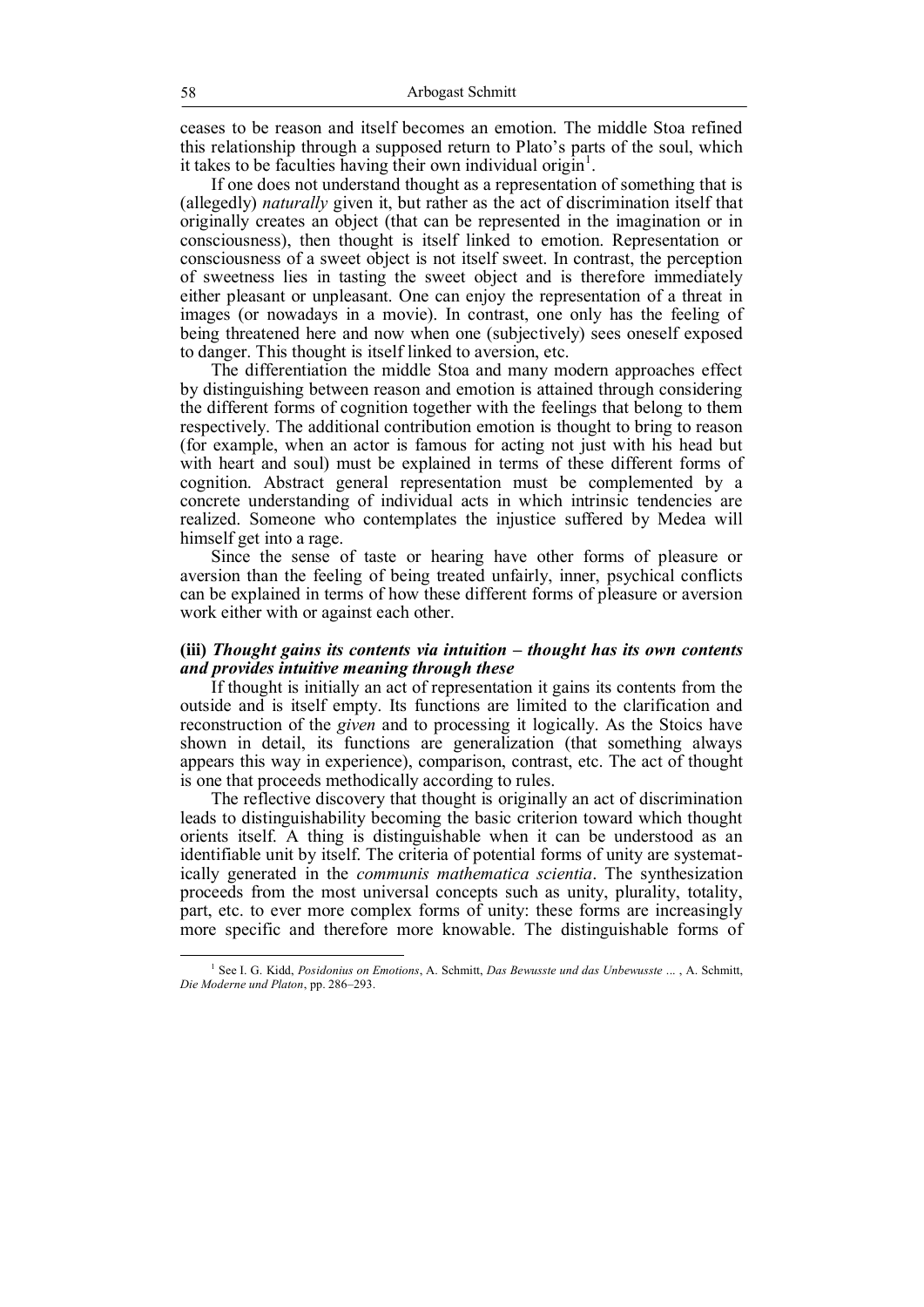potential unity form the criteria for recognizing a theoretical arrangement of physical objects. Neither perceptible qualities nor what is common to several eyes determine an eye as such. Rather, one understands this when one examines its perceptible qualities from the perspective of the specific *function* they fulfil. The function is the criterion for recognizing that different appearances and structures realize one and the same potential. Only conceptual thought can understand the function.

# **(iv)** *Thought's concepts must correspond to the definiteness of things – the measure of the definiteness of a thing is its conformity to conceptual criteria*

The reduction of thought to formal functions in philosophies of representation leads to a logification or conceptualization of the world. Although rarely noted, it is a necessary consequence of this approach and explains how Stoic thinkers came to regard the entire world as the expression of a *logos* that pervades it. A representation is correct if it corresponds to the external object; the representation must be measured against the object to determine if its contents and combinations are commensurate, if they are *verifiable*. The concept may only contain what has been abstracted from the things themselves. This presupposes that each thing is a (conceptually) determinate thing (an *omnimode determinatum*, a term Enlightenment philosophy applies to individuals). A thing, taken as the sum of its individual properties, always contains more than could ever be determined of it in abstract–general  $concepts<sup>1</sup>$ .

If, like the Stoic thinkers, we suppose that clear and distinct perceptions are true because they correspond to extant objects, then these objects are the reason for thought being true. This is a consequence of the Stoa's Anti– Platonism. Not tableness but individual tables, not humanity but individual humans embody what is really a table or really a man. Stoic philosophers only assent to clear and distinct perceptions and only when these have been *scientifically* cognized, i.e. repeatedly cognized in the same spatio–temporal location. Further, this spatio–temporal location causally determines perceptions in every respect. Thus, the world as cognized in Stoic philosophers' perceptions of it is rational, i.e. causally determined through and through<sup>2</sup>.

Conversely, the Skeptics' uncertainty whether *cataleptic* (grasping), *clear and distinct* perceptions are faithful to reality leads them to doubt the rationality of the world itself. For Sextus Empiricus a science of poetry or music cannot exist, not merely because beauty in general can only be judged in terms of its subjective effect, but because the elements of such a science – in music: sounds, pitch, time, and rhythm – cannot be determined from our perception of them. Therefore, they do not exist at all (*sc.* as something definite rather than relative)<sup>3</sup>. Just as in the Stoa, the clarity and distinctiveness

<sup>1</sup> On the transformation of this idea into a post–Hegelian philosophical position, see now M. Seel, *Aesthetics of Appearing*.

<sup>&</sup>lt;sup>2</sup> On the affinity between this approach and the doctrinal positions held in the Enlightenment, e.g. Christian von Wolff, see A. Schmitt, *Einheit des Mannigfaltigen* ... .

<sup>3</sup> See now S. Büttner, *Antike Aesthetik*, pp. 142–147.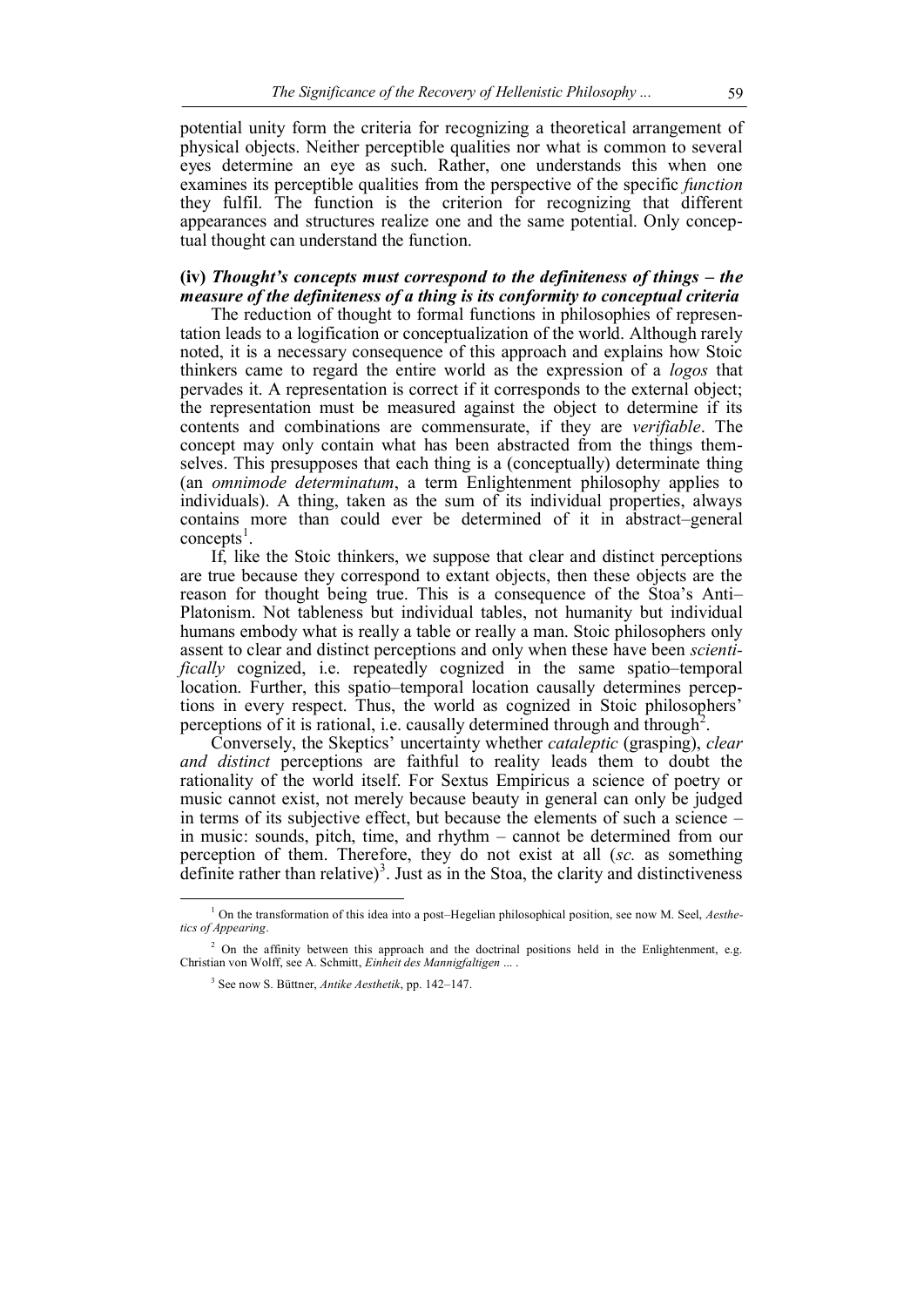of our *grasping* perceptions gives rise to faith in a thoroughly rational world, so too in Skepticism, the inconsistency of our perceptions of the world becomes grounds for the inexplicability or irrationality of the world itself; Skepticism too endows the world with the logical habitus of our thought.

From the perspective of Platonic–Aristotelian epistemology, Skepticism is no less naïve than Stoic philosophy because it too does not critically reflect how we recognize the definite nature of a thing. Although every existent object is exactly what it is, this does not mean that it is a definite object. Every existing circle is not an exactly determined circle that demonstrates what a circle is. We orient ourselves according to the definite concept of a circle in determining whether a specific object  $-$  of water, chalk, or sand  $-$  is a circle and to what degree of exactness it is a circle.

## **(v)** *Only conscious acts are thought – consciousness is an epiphenomenon of thought*

If man recognizes the world through his representation of it, then the capacity to represent along with its unique spontaneity (in its commerce with the individual perceptions that are given it through sensation) appears to be a uniquely human activity. Man is only freely himself and determines himself in the activity of representation. From this perspective, all other psychical acts such as perception, experiencing pleasure or aversion, pursuit or flight have the status of *natural* acts. They are merely – mostly unconscious – *mechanical* processes in us which we cannot dispose over. The man who wants to determine himself (Stoa), or who does not want to be disturbed by influences that are not in his power (Epicureanism, Skepticism), must therefore free himself from these emotions and motivations. A life in accord with reason (i.e. with self–determined, distinct perceptions) is incommensurate with feelings and passions, even if they are measured, i.e. controlled by reason, a position the Stoics ascribe to Aristotle. Man attains his authentic self and best condition only through complete freedom from them $<sup>1</sup>$ .</sup>

For Plato and Aristotle consciousness in the sense of representation of something *given* cannot be a consciousness of external objects. One can only represent something if it has already been recognized in some way. In every object, what is recognizable is that through which the object is the realization of a possibility – this applies to sensible objects as well as to intelligible objects. Possibility, however, can only be conceptually understood and not perceived. Consequently, what consciousness represents is the product of an antecedent cognitive act. A representation or consciousness of something red is only possible if perception has already distinguished something red. Similarly, only someone who has already recognized a threat can be conscious of danger. Consciousness can deal according to its rules of association with

<sup>1</sup> The idea that man's self–determined morality can only be attained *through conditions that should be completely independent of nature and from its correspondence with our faculty of desire (as drive)* (see, the entire 2<sup>nd</sup> Part of Kant's *Critique of Practical Reason* A 101-118), has not only had an effect in much of modernity, but till today hinders an appropriate interpretation of the Aristotelian theory of catharsis. Many are convinced that catharsis can only mean a complete – physical or psychical – emancipation from feelings and passions.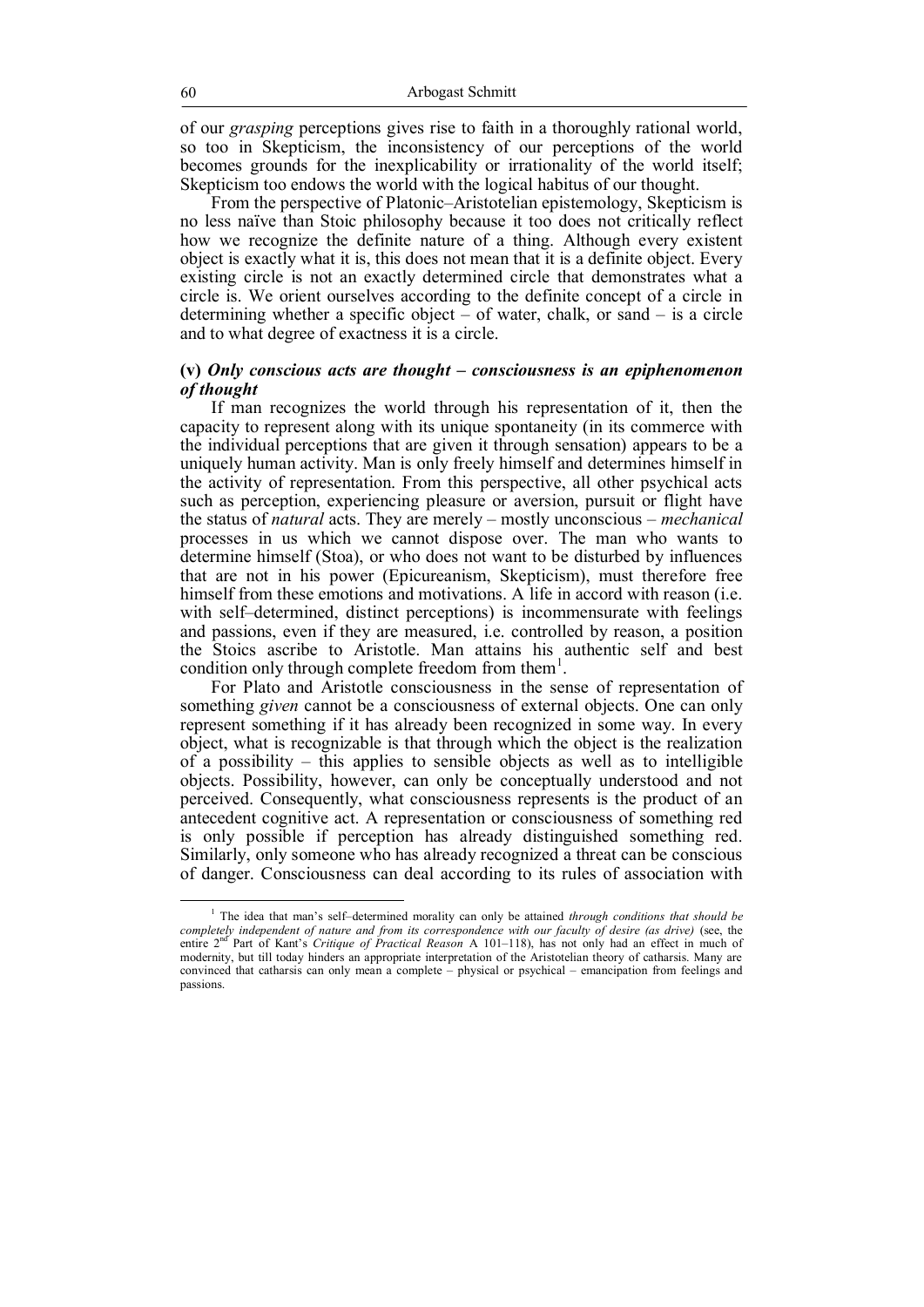the contents it has thus cognized, but it does not itself create these contents. Here, it is dependent and can only subsequently take a stance to these contents. Consciousness' contents are epiphenomena of other cognitive acts.

Since these cognitive acts which originally make consciousness possible can be either acts of perception or of conceptual knowledge, it is illogical to regard the products of these cognitive acts as *natural* in contrast to thought and to interpret the autonomy of the human as independence from the nature in him. Independence from what is *given* and from the emotion connected with it is not necessary. Instead, what is called for is a critical analysis of the cognitive acts that create the *given*.

# **(vi)** *Only intuition and emotion are real – anything that can be recognized as* **res** *or a factual unity is real*

Despite excluding intuition and emotion from the *logos* of man, pre– logical *processes* gain especial significance for all three Hellenistic schools (particularly the Stoa). Since acts of *logos* (as representation) are acts of presentation and confirmation (of judgements), *reason* is dependent upon the *natural* faculties that precede it. They alone provide *reason* a link to reality. Since these immediate forms of experience are (ideally) as yet untransformed by thought, the *things in themselves* are still retained in them. If thought is to avoid losing itself in its own constructions, it must constantly return to perception, emotion, and intuition to check if its concepts measure up to reality. This gives rise to the (paradoxical) situation that the product of purely subjective forms of experience (*Erfahrung*, *empeiría*), forms that still have the character of mere *experiences* (*Erlebnis*, *pathos*, *pathema*), simultaneously encompass the objective reality of external objects (even if unconsciously and therefore not accessible to thought).

In a philosophy of discrimination, the methodological clarification of the conditions under which something is a definite fact in itself, a *res*, replaces this faith in the *reality* of the forms of experience that precede thought. Something is *real*, when it is a fact. Thought derives the criteria for the conditions of factual unity through reflection upon its cognitive acts, rather than through accepting supposedly unfalsified objective unities.

 $\frac{1}{2}$ 

The brief hints in the last few sections about some important points of distinction between these two basic forms of European rationality clearly show that their consequences are not just epistemologically relevant. Thus, questions such as: is thought concrete or abstract, is it itself associated with forms of feeling and willing or are these independent faculties that work in concert with thought, impinge on almost all possible human cultural and scientific activities. Further, questions such as: does thought gain its contents from perception or does perception originally become a meaningful content through thought, should the mind's concepts be verified in terms of perception or should perception be judged in terms of conceptual criteria, also impinge on every possible scientific and cultural discipline. Finally, the questions: should the mind's concepts be derived from *well–defined* things or is the definiteness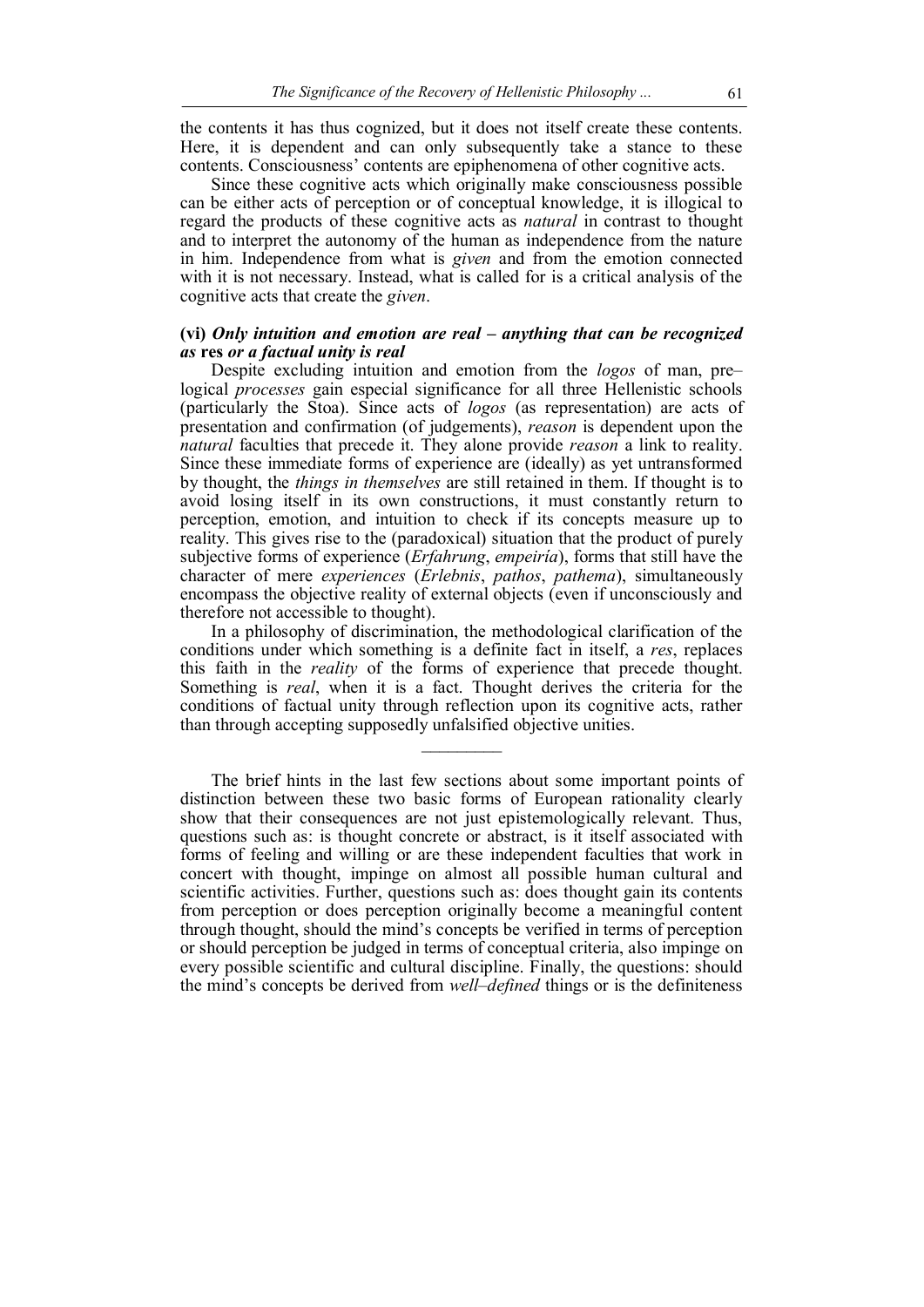of the concept the measure of the definiteness of things, are only conscious acts thought or is consciousness originally a product of cognitive acts, are also culturally relevant.

A critical survey of European intellectual history from this and related perspectives suggest a completely different picture than that found in most contemporary histories of philosophy, which view history as a progressive development. After the death of Plato and Aristotle, the philosophical schools of the Skeptics, the Stoics, and the Epicureans become dominant. Their views permeate almost all cultural discussions. They revert to the views of the Pre– Socratics and Sophists, views Plato and Aristotle and their followers had criticized and marginalized. After the rediscovery of the *esoteric* writings of Aristotle, a renaissance of Platonism and Aristotelianism slowly sets in and has a growing influence from the  $3<sup>rd</sup>$  century CE onward. The Roman Empire, Christian Syria, and finally, even Arabic thinkers were receptive to this tradition, which was influenced above all by Neoplatonism. Arabic thinkers brought these traditions back to the Latin West, where they complemented the interpretations of Aristotle influenced by Boethius and Augustine.

In the late Middle Ages a new interpretation of Aristotle comes to the fore and leads, of its own accord, to positions congenial to Hellenistic philosophies. The intensive reception of these schools leads in early modernity to a diffusion of this *new* spirit in all cultural areas; the genuine forms of Platonic–Aristotelian rationality that had been dominant till the high Middle Ages in east and west are thereby marginalized.

### **Bibliography**

Aristotle, *Metaphysics*, (ed.) W. D. Ross, Clarendon Press, Oxford 1924. Büttner S., *Antike Aesthetik*, München 2006.

- Frede M., *Stoics and Sceptics on Clear and Distinct Impressions* in: M. Frede, *Essays in Ancient Philosophy*, Minneapolis 1987, pp. 151–176.
- Hadot I., *Athenian and Alexandrian Neoplatonism and the Harmonization of Aristotle and Plato*, Leiden 2015.
- Hoffmann T. S., *Dimensionen des Erkennens bei Girolamo Fracastoro* in: *Vivarium* 41, 2003, pp. 144–174.
- Hoffmann T. S., *Immanentisierung der Transzendenz. Zur Stellung Georgios Gemistos Plethons in der Geschichte des Platonismus* in: *Philotheos* 4, 2004, pp. 301–319.
- Hülser K., *Die Fragmente zur Dialektik der Stoiker*, vol. 1, Stuttgart 1987.
- Hume D., *A Treatise of Human Nature*, (ed.) L. A. Selby–Bigge, Oxford 1978.
- Karamanolis G. E., *Plato and Aristotle in Agreement? Platonists on Aristotle from Antiochus to Porphyry*, Oxford 2006.
- Kidd I. G., *Posidonius on Emotions* in: *Problems in Stoicism*, (ed.) A. A. Long, London 1971, pp. 200–215.
- Oehler K., *Die Lehre vom noetischen und dianoetischen Denken bei Platon und Aristoteles*, [2<sup>nd</sup> ed.] München 1984.
- Philoponus in: *Aristotelis physicorum libros tres priores commentaria* in: *Commentaria in Aristotelis Graeca*, vol. 16, (ed.) H. Vitelli, Berlin 1887.